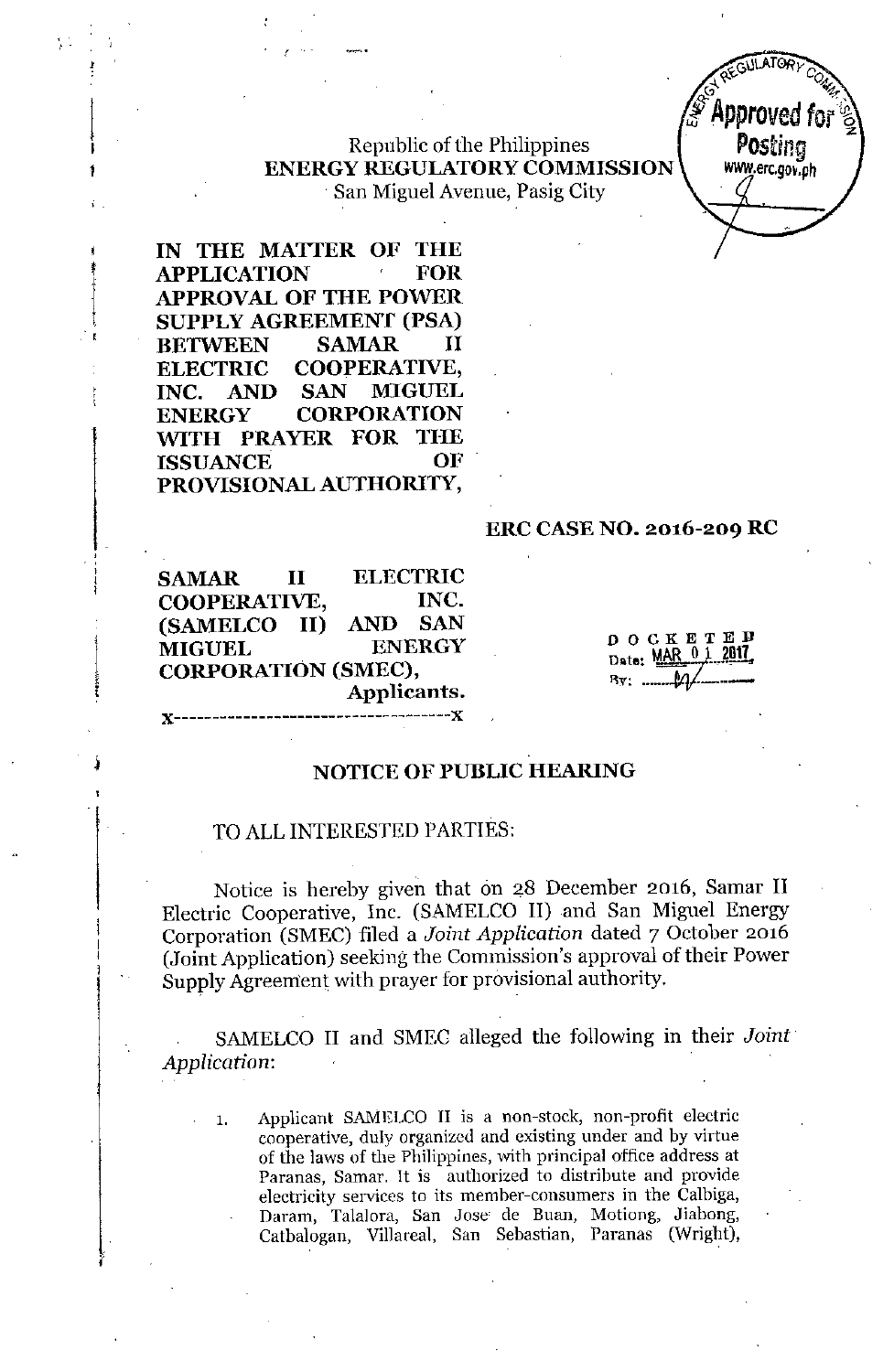# ERC CASE NO. 2016-209'RC NOTICE OF PUBLIC HEARING/17 FEBRUARY 2017 PAGE 2 OF 21

Hinabangan, Basey, Zumarraga, Santa Rita, Pinabaedao and Marabut, all in the Province of Samar, all in the Province of Samar (collectively, the "Franchise Area"). It has been authorized to file the instant Application as per Board Resolution, a copy of which is attached as *Annex "A";* .~

2. Applicant SMEC is a domestic corporation organized and existing under the Philippine Laws, with office address at the 2nd Floor, 808 Building, Meraleo Avenue corner Gen. Lim Street, Barangay San Antonio, Pasig City. It is the Independent Power Producer (lPP) Administrator of the 1,000 Net Contracted Capacity of the Sual Coal-Fired Thermal Power Plant located in Barangay Pangascasan, Sual, Pangasinan. It has been authorized to file the instan Application as per Board Resolution, a copy of which is attached as *Annex "R";* ..<br>,<br>:

3. Environmental Compliance Certificate (ECC). On 8 November 1994, the Department of Environment and Resources (DENR) issued an ECC with Reference No. 9406- 003-206 to Pangasinan Electric Corporation (PEC) for the 1,200 MW Sual Coal-fired Power Project located at Sitios Bangayao, Buyog and Pao of Barangay Pangascasan, Sual, Pangasinan covering 280 hectares land area; ,

4. Board of Investments (BOI) Certificate. On 26 January 2011, the Power Plant Project was registered with the BOI which issued Certificate of Registration No. 2011-024;

.<br>t-

•

r ~ ,

•

•

5. Certificate of Compliance (COC). On 11 April 2014, the Honorable Commission issued a COC registered under the name of Team Sual for its 1,294 MW Coal-Fired Thermal Power Plant.

6. The following pertinent documents evidencing the registration of SAMELCO II and SMEC are appended hereto, as follows:

| <b>Annex</b>            | $\triangle$ Documents/Information                  |
|-------------------------|----------------------------------------------------|
| "C"                     | SAMELCO II's Articles of Incorporation             |
| $C-1$                   | List of SAMELCO II's Board Members                 |
| $\overline{\mathbf{w}}$ | SAMELCO II's By-laws                               |
| $\overline{E''}$        | SAMELCO II's Certificate of Registration           |
| $\overline{``F"'}$      | SAMELCO II's Certificate of Franchise              |
| G                       | <b>SMEC's Articles of Incorporation</b>            |
| $\bf H$                 | SMEC"s Certificate of Registration issued by the   |
|                         | Securities and Exchange Commission (SEC)           |
| $H-1$                   | SMEC's information related to the ultimate parent  |
|                         | company, its subsidiaries and all its affiliates   |
| Ī                       | SMEC's Latest General Information Sheet (GIS)      |
| J                       | SMEC's Certificate of Registration with the BOI    |
| K                       | ECC issued by the DENR for the the Sual Coal-Fired |
|                         | Thermal Power Plant                                |

" • ..

"

•

• ,

"

.<br>.

,

•

~". ,

,<br>,

.'.

•

•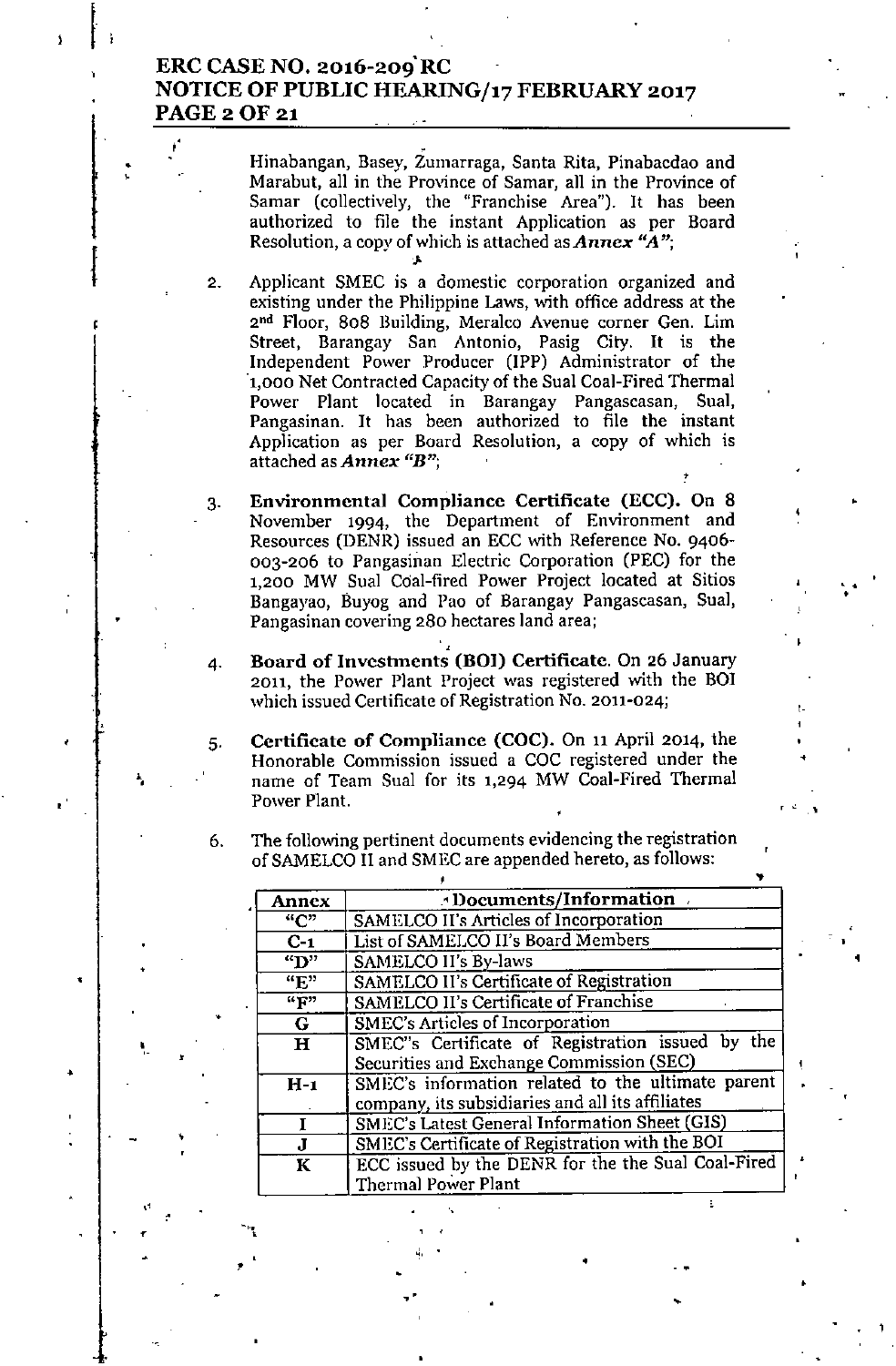### **ERC CASE NO. 2016-209 RC NOTICE OF PUBLIC HEARING/17 FEBRUARY 2017 PAGE30F21 . '**

1

, ,

T<br>{ "

,

•

•

•

,

"

11.

•

.;

,

•

•

•

.'

.

,

•

•

7. Applicants may be served with orders, notices and other legal **processes of this Honorable Commission through the address** • of the **undersigned counsel; .**

•

. .;

,•

,<br>,

•

. .

•

...

•

"

.<br>با

•

•

,<br>| ,

•

• , I. t T

•

•

. I

8, : By and pursuant to Sections 23, 25, 43 *(u),* and 45 *(b)* of *Republic Act No,* 9136, olherwise known as the *Electric Power Industry Reform Act of 2001* (EPIRA Law), its *Implementing' Rules* and *Regulations,* and other pertinent rules and regulations, the instant *Application* for the approval of the *Power Supply Agreement* (PSA) executed by and between Applicants SAMELCO II and SMEC on 27 April 2016 is herein respectfully filed.  $\bullet$ 

### $\mathcal{F}_\mathcal{P} = \mathcal{F}_\mathcal{P} = \mathcal{F}_\mathcal{P} = \mathcal{F}_\mathcal{P} = \mathcal{F}_\mathcal{P} = \mathcal{F}_\mathcal{P} = \mathcal{F}_\mathcal{P} = \mathcal{F}_\mathcal{P} = \mathcal{F}_\mathcal{P} = \mathcal{F}_\mathcal{P} = \mathcal{F}_\mathcal{P} = \mathcal{F}_\mathcal{P} = \mathcal{F}_\mathcal{P} = \mathcal{F}_\mathcal{P} = \mathcal{F}_\mathcal{P} = \mathcal{F}_\mathcal{P} = \mathcal{F}_\mathcal{P}$ **I. STATEMENTOF** FACTS

The aggregated uncontracted baseload demand of Region 8 **from the years 2015 to 2018 is continually increasing as shown** in the table below:  $\mathbb{I}_{\mathbf{p}}$ 

| Contract<br>Year | <b>Contract Duration</b>      | Aggregated<br>Baseload |
|------------------|-------------------------------|------------------------|
| 2015             | Dec. 26, 2014 – Dec. 25, 2015 | 65 MW                  |
| 2016             | Dec. 26, 2015 – Dec. 25, 2016 | 78 MW                  |
| 2017             | Dec. 26, 2016 – Dec. 25, 2017 | 83 MW                  |
| 2018             | Dec. 26, 2017 – Dec. 25, 2018 | 93 MW                  |

- **10. Meanwhile, the contracts of most of the Electric Cooperatives** , (ECs) in Region 8 with the National Power Corporation - **Power Sector Assets and Liabilities Management Corporation** (NPC-PSALM) expired on 25 December 2014;
	- .<br>.<br>. **On 07 November 2013, the eleven (n) electric cooperatives of Region 8 composed of Don Orestes Romualdez Electric** Cooperative, Inc. (DORELCO), Leyte II Electric Cooperative, Inc. (LEYECO II), Leyte III Electric Cooperative, Inc. (LEYECO llJ), Leyte IV Electric Cooperative, Inc. (LEYECO' IV), Leyte V Electric Cooperative, Inc. (LEYECO V), Southern Leyte Electric Cooperative, Inc. (SOLECO), Biliran Electric Cooperative, Inc. (BILECO), Northern Samar Electric Cooperative, Inc. (NORSAMELCO), Samar I Electric<br>Cooperative, Inc. (SAMELCO I), Samar II Electric Cooperative, Inc. (SAMELCO I), Samar II Electric Cooperative, Inc. (SAMELCO II), and Eastern Samar Electric Cooperative, Inc. (ESAMELCO) (collectively, the "Region 8 ,ECs"), participated in the bidding for PSALM's 200 strips of energy from the Unified Leyte Geothermal Power Plant. Unfortunately, they lost in said bidding;
- **12. Even more unfortunate, typhoon Yolanda hit the region on 08 November 2013 stalling any efforts to contract additional power supply and shifting the focus instead on the massive restoration efforts in the areaj**
- 13. Thus, the Region 8 ECs decided to bid out their power supply **requirements for the period 2015 - 2018: Sometime in the middle of 2014, the' Region 8 ECs conducted a Joint Power** ,

•

•

"

,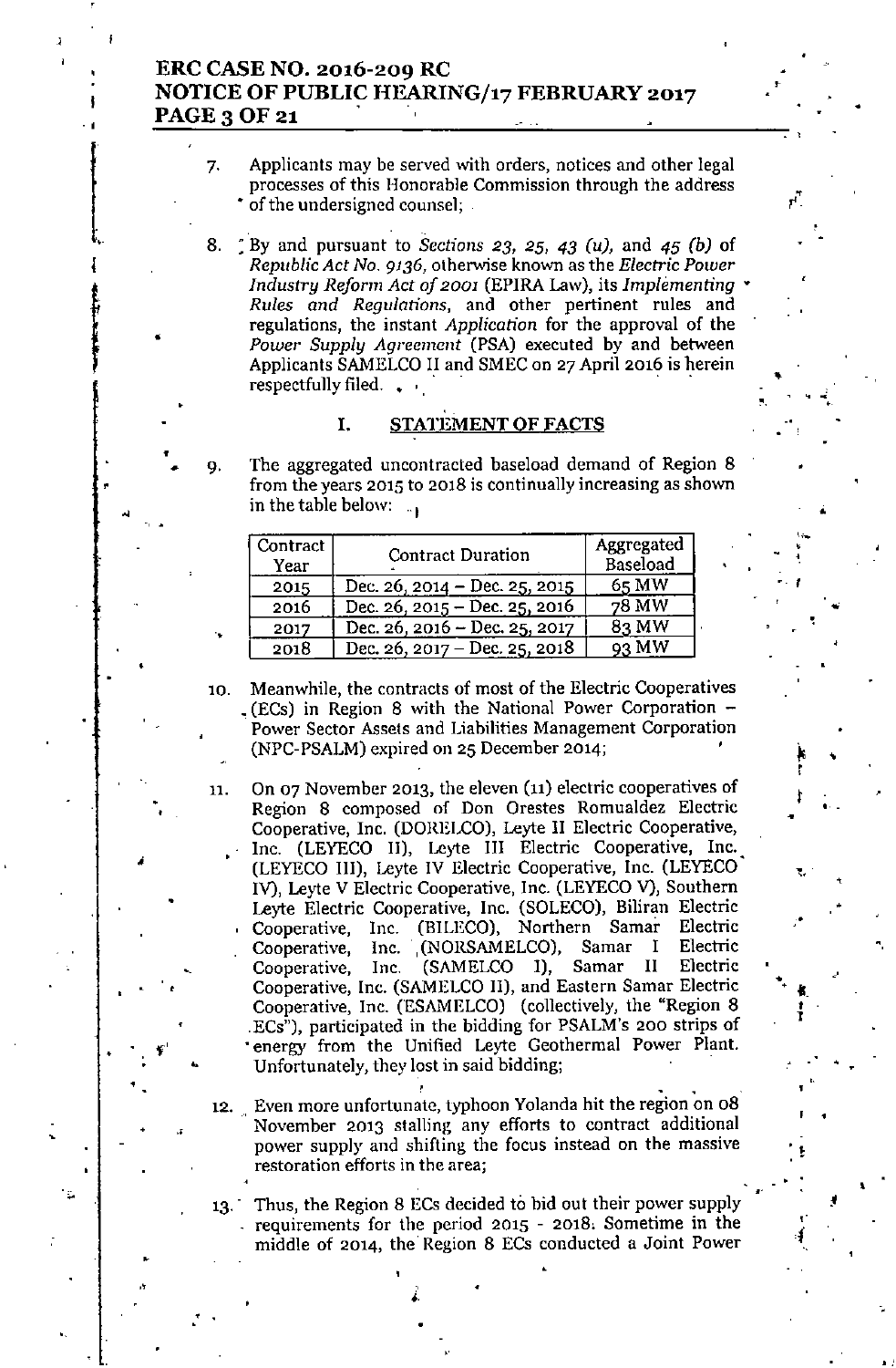### ERC CASE NO. 2016-209 RC NOTICE OF PUBLIC HEARING/17 FEBRUARY 2017 PAGE 4 OF 21

Supply Planning. Later, the Region 8 ECs decided, through a Memorandum of Agreement (MOA), to conduct a joint procurement of their short-term aggregated baseload requirement, specifically, their power supply requirements beginning 26 December 2015 until 25 December 2018. From September 2014 to December 2014, the competitive bidding for the region's power requirements was held;

- 14. For such purpose, a Bids and Awards Committee (BAC) was created to conduct the Region 8 Joint Competitive Power Supply Procurement ("R8 JCPSP") as follows:
	- 14.1 The Region 8 ECs prepared their respective leastcost power supply plans and their aggregated baseload demands for competitive bidding;
	- 14.2 The competitive tender was published and announced in the coverage areas of the Region 8 ECs. In addition, prospective bidders (Generation Companies, IPP Administrators and Wholesale Aggregators whose names are listed on the Department of Energy (DOE) website) were invited;
	- 14.3 The capacity offered by the winning bidder/s was allocated among the eleven (11) Region 8 ECs in proportion to their declared demands. A bidder was allowed to offer to supply capacity that is less than or equal to the aggregated baseload requirement in any or all of the contract years in increments of 1MW. In the event that some winning bidders offered less than 11 MW, the loads were optimally allocated in such a way that the blended price of generation resulting from the R8 JCPSP transaction is almost the same for all ECs. In the event multiple bidders who collectively satisfy the total haseload demand of R8 ECs are declared winners for any contract year, all winning bidders entered into individual PSAs with each of the 11 ECs;
	- 14.4 The bidders who signified their intention to join by buying the bid documents, attended pre-bid conferences where they gave their comments and sought clarification on the bidding requirements and process. The BAC issued bid bulletins and the Final Instruction to Bidders;
	- 14.5 The process followed the 2-envelope system the legal requirements and proof of financial and technical capability in the first, and the commercial offer in the second. Bids were evaluated based on an Evaluation Framework and Evaluation Methodology released to the Bidders;
	- 14.6 After evaluating the bids of each supplier, on 14 November 2014, the BAC declared Applicant SMEC

i

I

r

,

1

i<br>I<br>I

 $\mathbf{I}$ 

**I**<br>I<br>I<br>I

• ,

|<br>|<br>|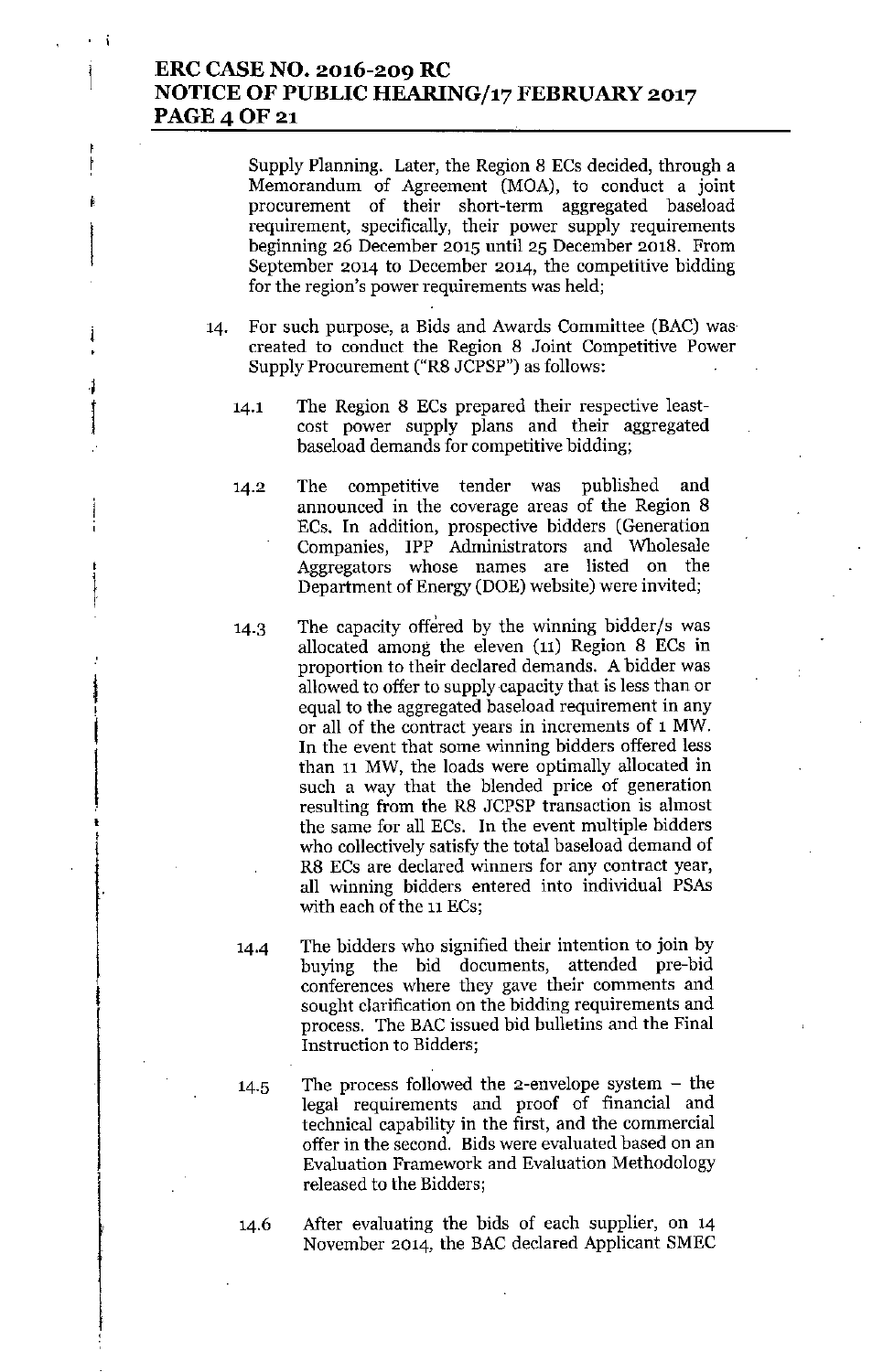# , **ERC CASE NO. 2016-209 RC . NOTICE OF PUBLIC HEARING/17 FEBRUARY 2017** PAGE 5 OF 21

as a winning bidder for a total of 83MW and 93MW **for Contract Years 2017 and 2018, respectively;**

On 25 April 2016, SMEC and the Region 8 ECs **commenced the final negotiations for the other commercial and technical terms and conditions of** the PSA;

Accordingly, on 27 'April 2016, SAMELCO II and SMEC executed the subject PSA, providing the terms and conditions . for the supply of **6MW and** 7MW baseload power for 2017 **and 20)8, respectively, which will assure the adequate and** reliable supply of power to SAMELCO II's franchise area. A' **copy** of the PSA is attached as *Annex*  $L$ "*x*; •

### **II. ABSTRACT OF THE PSA AND OTHER RELATED INFORMATION**

The following are the salient features of the PSA:  $\frac{1}{2}$  the s **;,16.**

•

.~

•

.<br>م

,•

**t. 15.**

14.7

,

, .

, -

**":I- 0\** ••

•

•

, ..

•

•'(

•

,

, '

**.' ",**

. ,

,..

. ,• .. . -

 $\frac{1}{\sqrt{2}}$ 

. **..•..• 'l>; .•.**

•

|<br>| م ا

• •

,

f,

• "

ra<br>M ••

 $\begin{array}{c} \cdot \\ \cdot \\ \cdot \\ \cdot \end{array}$ 

•

• **•••••**

*I' • .'.*

,

 $\mathcal{A}$  . The set of  $\mathcal{A}$ 

,<br>,

.. .

**\"**

.<br>.<br>7<br>7

, , .

16.1

•

16.2

•

.,

••

•

**.J.'"' '10** .• !**"** -,

•

• •

~ Term and Effectivity, This Agreement shall take effect on the date of signing ("Execution Date") and **shall remain in force and effect until 12:00 MN of** December 25,'2018 ("Contract Term"), subject to **extension of the Contract Term as may be agreed .** upon by the Parties. In the event that BUYER intends to extend the Agreement, it shall notify SELLER no later than June 25, 2018. SELLER shall supply BUYER beginning 12:00 AM of 26 December 2016 or the date of receipt of ERC final approval ("Supply Effective Date").

Security Deposit. BUYER shall provide a Security Deposit to SELLER equivalent to one hundred **percent (100%) of the estimated average monthly** power bill during the first Contract Year and shall be updated annually based on Contracted Capacity and Associated Energy of the BUYER subject to. **adjustments as may be necessary. Each update shall ~** be executed at least one (1) week prior to the **beginning of the ensuing Contract Year provided "'j** that all documents required from SELLER to enable BUYER to establish the Security Deposit shall be made available at least three (3) months prior to the' **beginning of the ensuing Contract Year. The updated** Security Deposit shall be similarly calculated based **on the next nvelve" (12) months of the ensuing '\.. Contract Year. ~, "** .. ~**...** -

•

'.., .

,-

 $\ddot{\phantom{1}}$ 

l;.  $\frac{1}{2}$ . "

•

•

**~ Oil**

 $\left\{ \begin{array}{c} \alpha & \beta \\ \beta & \beta \end{array} \right\}$ 

r.

 $\mathbf{I}^{\text{in}}$  •. ր<br>Է

,.

 $\ddagger$ 

.,J •  $\ddot{\tau}$ I •,

•

**"',.1**

..

•

•

•

•

:<br>} , .<br>}<br>7 . . .

, ,

• •• ,  $\int_{0}^{\frac{1}{2}}$  $\frac{1}{1}$ "

•

.,.  $\frac{1}{\sqrt{2}}$ 

,

•

r  $\frac{1}{2}$  $\frac{1}{2}$ **.' ...** , .

•

,.

.,

,<br>↓<br>↓

,

r<br>S,

~'"

•

.,'"

...

**••**

-, .

I. •

,

.'

"

,<br>1

Additional Security. BUYER also offers a second fund in favor of SELLER and established by RENAGMEC Power Corporation. This will serve as an additional security for the amounts payable by BUYER to SELLER. If the Security Deposit of BUYER is insufficient for the amount payable by

,.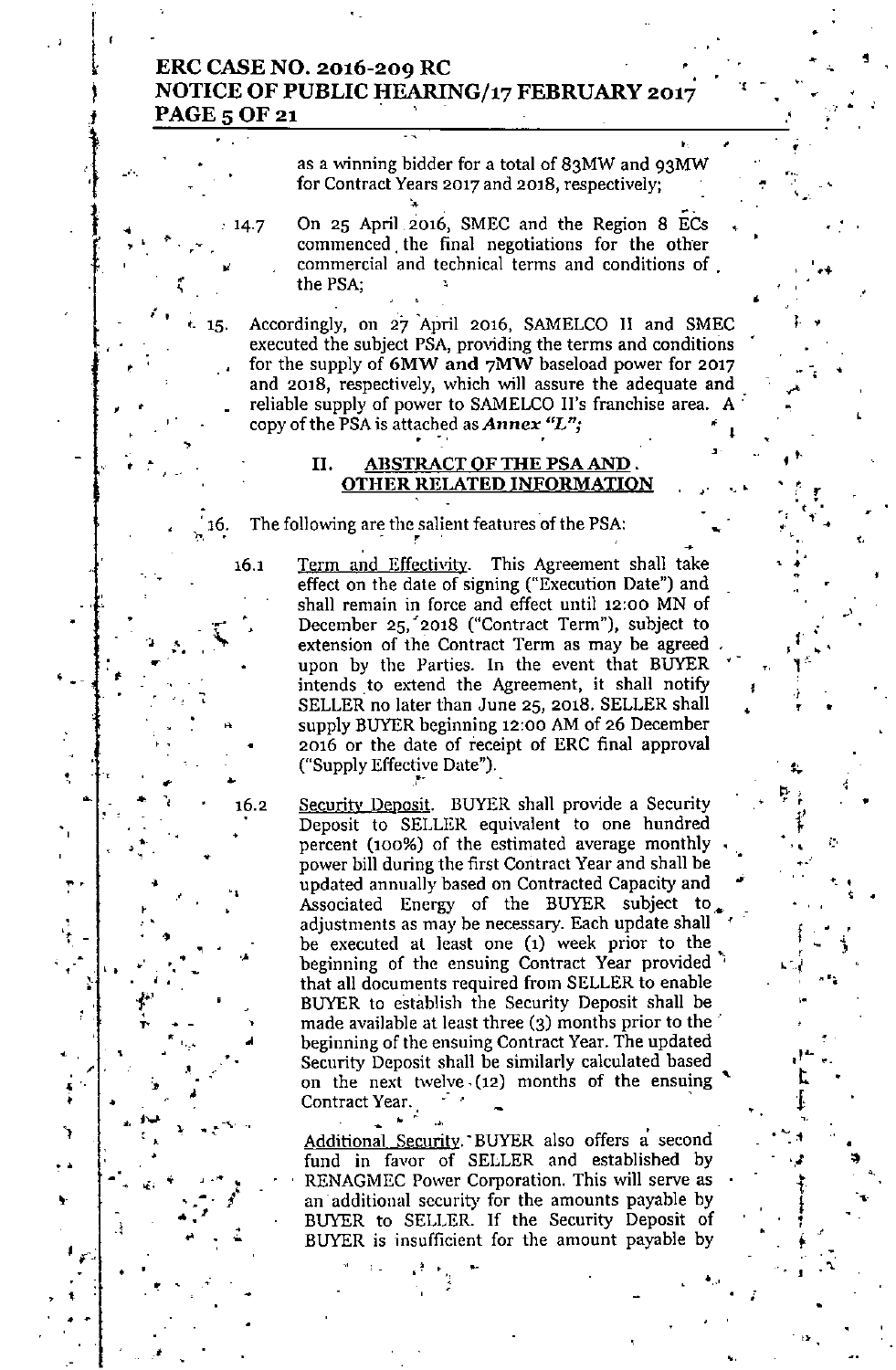### ERC CASE NO. 2016-209 RC NOTICE OF PUBLIC HEARING/17 FEBRUARY 2017 PAGE 6 OF 21

•

. BUYER to SELLER, SELLER shall draw the balance from the RENAGMEC Security Fund subject to guidelines to be agreed upon by the Parties.

16.3 Contracted Capacity. Beginning Supply Effective Date, SELLER shall make available to BUYER, and BUYER shall take and accept the Contracted Capacity specified in Annex I at the Contract Price specified in Annex lI. The quantities specified in Annex I shall not be changed by either Party except in cases provided for in this Agreement. The Contracted Capacity shall be sourced from the Facility or from other electricity generators, including the WESM, provided that, if the , Contracted Capacity is sourced from other electricity generators, any difference between the Line Rental incurred if sourced from other generating facilities and Line Rental incurred if sourced from the Facility, shall be for the account of the SELLER.

> $^{\prime}$  , and  $^{\prime}$  . BUYER's Contracted Capacity shall be as follows:

| Contract<br>Year | <b><i><u>We Duration</u></i></b> | Contracted<br>Capacity (kW) |
|------------------|----------------------------------|-----------------------------|
| CY 2017          | Dec. 26, 2016-<br>Dec. 25, 2017  | $6,000$ ,                   |
| CY 2018          | Dec. 26, 2017-<br>Dec. 25, 2018  | 7,000                       |

,

,

•

"

"

•

.<br>. .

, ,  $\frac{1}{4}$ 

4 ,<br>|} *V*

•.

•

•

,

~<br>←. •

• •

,

.,

•

•

.<br>ו

t .  $\frac{1}{2}$ 

• ,<br>,<br>, ,

F

.<br>L • I<br>∳

•

•

,

••

,<br>Ի , • t

..

, . BUYER shall maintain a minimum hourly nomination of at least fifty percent (50%) of the Contracted Capacity for the duration of the Agreement.

Agreement.<br>Capacity Utilization Factor. BUYER shall purchase the Contracted Capacity and pay for the Contracted Capacity from seventy percent (70%) to one hundred percent (100%) Capacity Utilization Factor (CUF), computed per Billing Period, in accordance with Annex II.

Unutilized Capacity. The unutilized capacity of. BUYER may be made available for utilization by other Region 8 ECs or sold to the WESM in accordance with the Nomination Protocol.

Exchange of. Contracted Capacities among Region 8 ECs. In order to maximize capacity utilization, . Region 8 ECs may exchange quantities of their Contracted Capacities in accordance with the Nomination Protocol. Upon f notice by BUYER, SELLER shall deliver to other Region 8 ECs the Contracted Capacity or a portion thereof not utilized by BUYER; provided. that BUYER shall still be responsible for the •  $\cdot$  .  $\cdot$  .

• •

,,

.,

,

 $\mathbf{v} \in \mathbb{R}^n$ 

,

•

, , •

'.

".

..<br>,

•

•

,.

•

: .

,

•

• •

•

•

, •

I

•

 $\mathbf{A}^4$ 

,

|<br>|<br>|

•

•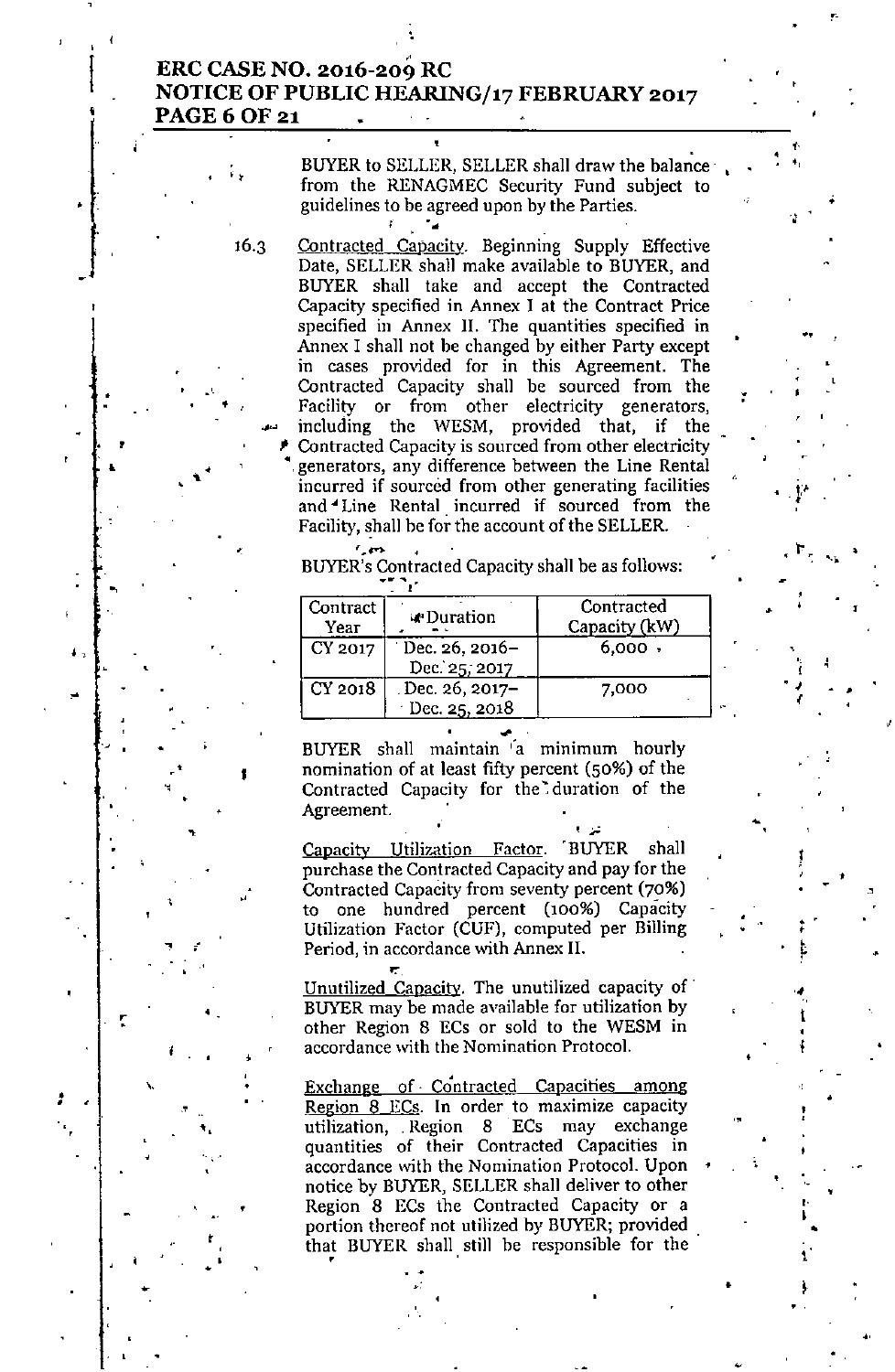### , ERC CASE NO, 2016-209 RC • NOTICE OF PUBLIC HEARING/17 FEBRUARY 2017' PAGE 7 OF 21

,

|<br>!

f '<br>I

1

I

,

 $\ddot{\phantom{1}}$  .

 $\cdot$  .

, .

, .'

• •

" 1

n

 $\frac{1}{\sqrt{2}}$ 

•

•

I• •

•

• "

•

•

,

•

, .

,

•

.'

u,

, . .

,

•

•

16.5

•

'.

•

. .<br>.

"

, .

settlement and payment of the Contracted Capacities.

•

•

• ,

I

• ।<br>। I..  $\frac{1}{r}$ 

 $\mathbf{a}$ ę.  $\frac{4}{3}$ 

•

, .

"

'.

.ም.<br>ማን

! ։<br>։ ,

 $\mathbf{r} \in \mathbb{R}^{N \times N}$ 

•

I f .<br>l

.. ,'

\

'"

•

•

•

••

'. '

., ., .<br>49 ,  $\frac{1}{2}$ 

•

'. .

'.

•

•

16.4 Replacement Power During Outages. The SELLER shall guarantee supply and provide BUYER with Replacement Power sourced from other generating facilities or third parties, including the WESM, during Scheduled Outage and Forced Outage of the Plant or Facility:

> The BUYER shall *pay* the SELLER a Replacement Power Charge for the total energy consumed that is associated with the Forced Outage of the Plant in every Billing Period as specified in Annex II; provided that the total number of cumulative hours -. of Forced Outage does not exceed seven hundred twenty (720) Equivalent Hours in a Contract Year.  $\cdot$   $\cdot$   $\cdot$

If the cumulative number of Equivalent Hours of Forced <sup>\*</sup>Outage of the Plant in a Contract Year exceeds seven hundred twenty (720) Equivalent Hours, the Replacement Power Charge for the energy associated with Forced Outage in excess of seven hundred twenty (720) Equivalent Hours shall. be zero.

,  $\cdot$ Adjustments in Contracted Capacity. BUYER may apply in writing for an increase in the Contracted Capacity and SELLER may approve such an increase in writing, which approval shall not be unreasonably withheld. Any approved increase shall be subject to the availability of capacity and the' technical constraints of the Plant, the transmission lines, substations and other facilities, at the same Contract Price as provided for in this Agreement and under similar terms and conditions that the Parties may agree upon.

*.' A* BUYER shall" be" allowed a reduction in its Contracted Capacity only upon prior written consent SELLER, which consent shall not be unreasonably withheld. The BUYER shall apply in writing to the SELLER for a reduction of the Contracted Capacity, and SELLER shall, within thirty (30) calendar days from receipt of the BUYER's application, inform the BUYER of its, decision. Upon approval of the request for reduction in Contracted Capacity, the other Region 8 ECs may opt to assume the quantity of reduction in BUYER's Contracted Capacity, and shall be responsible for said BUYER's obligations to SELLER. Any Contracted Capacity not assumed by the other Region 8 ECs shall be sold to the WESM. SELLER shall sell the reduction in Contracted Capacity and Associated Energy to the WESM and

•

•

•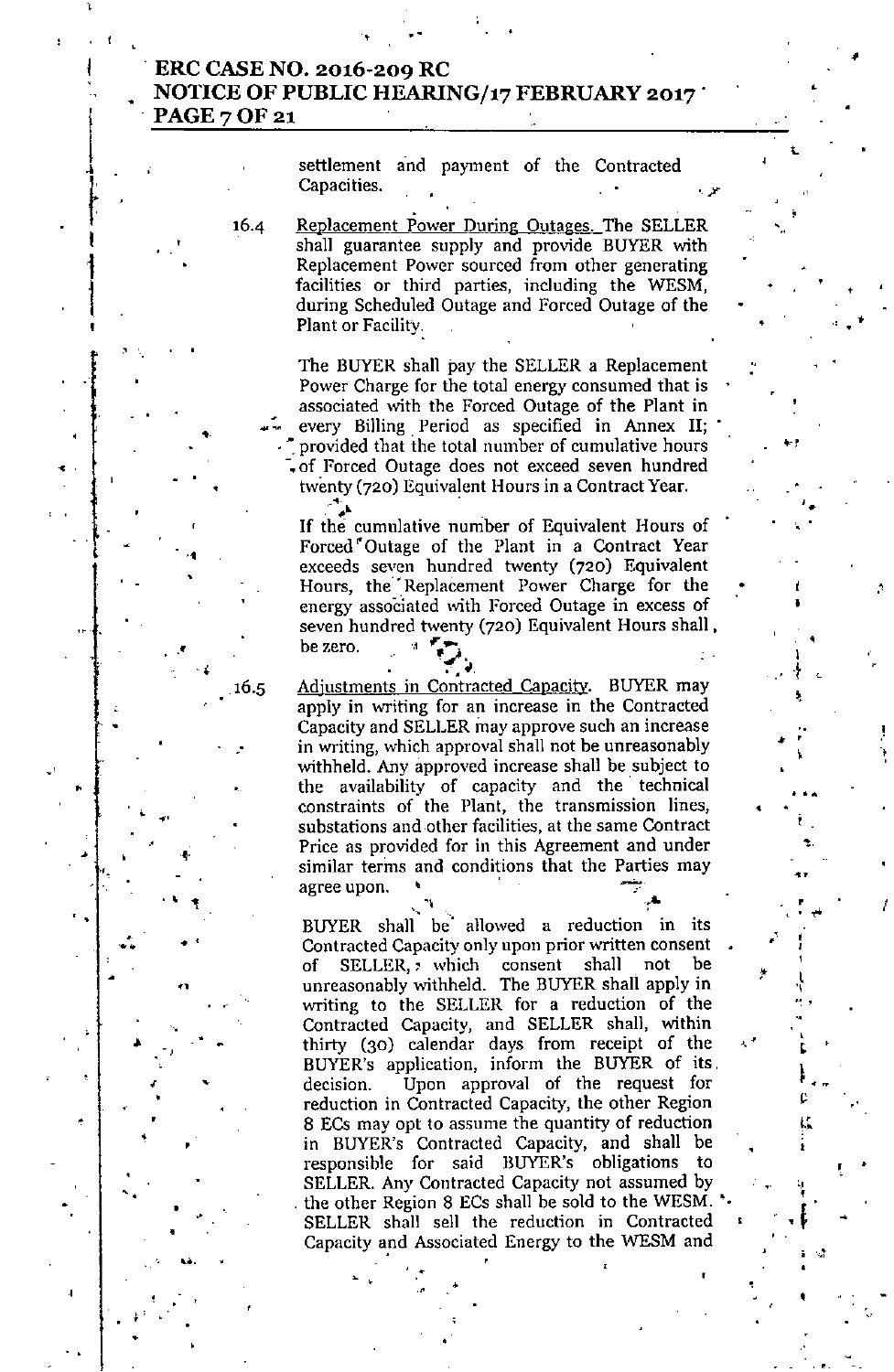# ERC CASE NO. 2016-209 RC NOTICE OF PUBLIC HEARING/17 FEBRUARY 2017 **PAGE 8 OF 21**

any positive difference between the Total Monthly Charge (if such energy was sold to BUYER) and the sales from WESM associated with such energy, shall be for the account of the BUYER.

BUYER shall be allowed to reduce its Contracted Capacity on account of the implementation of Retail Competition and Open Access ("RCOA"), (a) any of its large end-users with a monthly peak demand of 750 kW or higher ceases to engage in business or becomes a Contestable Customer under RCOA or (b) any of its large end-users cease to engage in business or become Contestable Customers due to further reduction of the threshold for contestability under RCOA; provided that, in case of  $(a)$  or  $(b)$  hereof, there is a proportionate reduction of bilateral contract quantities among all of BUYER's power suppliers.

16.6 Capacity Fees and Energy Fees. Beginning Supply Effective Date and subject to the terms and conditions of this PSA, BUYER shall pay the Capacity Fees and Energy Fees as provided for in Annex II.

> The Total Monthly Charge, before taxes, for a Billing Period shall be computed according to the following:

Total Monthly Charge = Capacity Charge + Energy Charge + Replacement Power Charge

## $\begin{bmatrix} 1 \\ 1 \end{bmatrix}$ Capacity Charge

*Capacity Charge* =  $\max\{(\mathcal{Q}_{ACTUAL} - \mathcal{Q}_{FO})$ ,  $\mathcal{Q}_{@70\%CUF}\}\times \mathcal{C}apacity$  *Fee<sub>CUF</sub>*  $Q_{FO} = EH_{FO} * CC$ 

 $CUF = \max\Big\{70\%, \frac{(Q_{ACTUAL} - Q_{FO})}{CC*[H_T - EH_{FO} - EH_{FM}]}\Big\} \quad \ Q_{@70\% CUF} = 0.7*C C * [H_T - EH_{FO}]$ *EHFM]*

$$
Q_{@70\%CUF} = 0.7 * CC * [H_T - EH_{FO} -
$$

,

*(*  $\textit{Capacity Free} = \left(\textit{LCR}_{\textit{CUF}} + \textit{LFOM}_{\textit{CUF}} * \frac{\textit{PhCPI}_{n-1}}{\textit{PhCPI}_{0}} + \textit{FCR}_{\textit{CUF}} * \textit{FOREX}_{n-1} * \frac{\textit{USCPI}_{n-1}}{\textit{USCPI}_{0}}\right)$ 

 $\mathcal{L}$ *Capacity*  $\mathit{Fee}_{CUF} = \frac{\mathit{capacity\,Fee_{100\%}}{\mathit{ClIF}}$   $\mathit{LCR}_{CUF} = \frac{\mathit{LCR}_{100\%}}{\mathit{ClIF}}$  $LFOM_{CUF} = \frac{LFOM_{100\%}}{CUF}$   $FCR_{CUF} = \frac{FCR_{100}}{CUF}$ 

*Note:*  $Q_{FO} = o$  *for energy associated with Forced Outage in excess of 720 Equivalent Hours.*

2. Energy Charge

*Energy Charge* =  $(Q_{ACTUAL} - Q_{FO}) * Energy Fee$ 

 $\frac{1}{2}$  $\overline{f}$ 

i

 $\frac{1}{2}$ 

,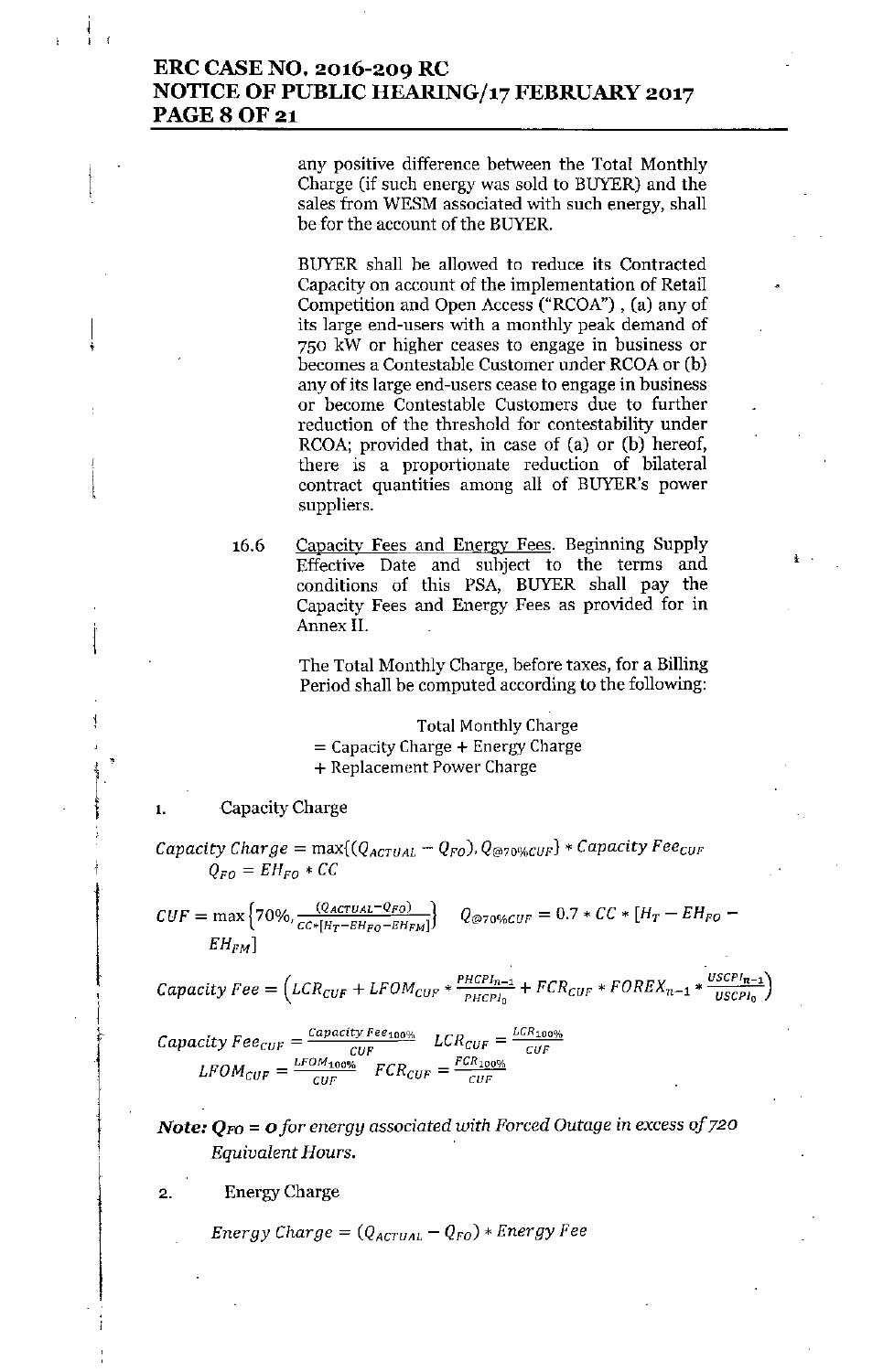# ERC CASE NO. 2016-209 RC NOTICE OF PUBLIC HEARING/17 FEBRUARY 2017 **PAGE 9 OF 21**

Energy Fee = LVOM \*  $\frac{P H C P I_{n-1}}{P H C P I_0}$  + FFC \* FOREX<sub>n-1</sub> \*  $\frac{F P I_{n-1}}{F P I_0}$  + FVOM \* FOREX<sub>n-1</sub> \* *USCPln\_1 USCPTo*

Note: *QFO* = 0*for energy associated with Forced Outage* in *excess of 720 Equivalent Hours.*

3. Replacement Power Charge

 $Replacement Power Charge = Q_{FO} * RP_{BASE} * \frac{PHCPI_{n-1}}{PHCPI_{n-1}}$ *PHCPIFO*

# *Note:*  $Q_{FO} = 0$  *and therefore Replacement Power <i>Charge* =  $0$ *, for energy associated with Forced Outage* in *excess of 720 Equivalent Hours.*

Where,

1<br>∙<br>1

 $\mathfrak{t}$ 

 $\pmb{\mathfrak{t}}$ 

 $\ddot{\cdot}$ 

| <b>Total</b>                    | Amount to be paid by BUYER to SELLER in a Billing                                                                                                                             |
|---------------------------------|-------------------------------------------------------------------------------------------------------------------------------------------------------------------------------|
| <b>Monthly</b>                  | Period, in PHP, to which VAT and other applicable taxes                                                                                                                       |
| <b>Charge</b>                   | will be applied.                                                                                                                                                              |
| Capacity                        | Monthly payment for capacity and fixed costs, in PHP.                                                                                                                         |
| <b>Charge</b>                   |                                                                                                                                                                               |
| Energy                          | Monthly payment for fuel and variable costs, in PHP.                                                                                                                          |
| Charge                          |                                                                                                                                                                               |
| Replacement                     | Monthly payment for Replacement Power procured by                                                                                                                             |
| Power                           | SELLER for the BUYER during Plant Forced Outages, in                                                                                                                          |
| Charge                          | PHP.                                                                                                                                                                          |
| <b>RPBASE</b>                   | Replacement Power Fee (Base = March 2016) at<br>PhP5.5000/kWh.                                                                                                                |
| <b>QACTUAL</b>                  | Total actual energy delivered by SELLER to the BUYER,<br>in kWh                                                                                                               |
| $\mathbf{Q}_{@70\% \text{CUF}}$ | Energy supplied by SELLER to BUYER if dispatched at<br>70% CUF, in kWh                                                                                                        |
| QFO                             | Total Energy supplied by SELLER to the BUYER during<br>Plant Forced Outage for the Billing Period, in kWh                                                                     |
| <b>CUF</b>                      | Capacity Utilization Factor, in percent (%).                                                                                                                                  |
| $\overline{\mathbf{CC}}$        | Contracted Capacity, in kW.                                                                                                                                                   |
| $H_T$                           | Total number of hours in the Billing Period.                                                                                                                                  |
| <b>EHFO</b>                     | The sum of the duration, in Equivalent Hours, of Forced<br>Outages in the Billing Period.                                                                                     |
| $EH_{FM}$                       | The sum of the duration, in Equivalent Hours, of outages<br>or reduced delivery of energy due to Force Majeure in the<br>Billing Period.                                      |
| <b>LCRCUF</b>                   | Local component of Capital Recovery Fee at CUF from<br>70% up to 100%, in PHP/kWh.                                                                                            |
| <b>LFOMcUF</b>                  | Local component of Fixed O&M Fee at CUF from 70% up<br>to 100% in PHP/kWh.                                                                                                    |
| <b>FCRCUF</b>                   | Foreign component of Capital Recovery Fee at CUF from<br>70% up to 100%, in USD/kWh.                                                                                          |
| $PHCPI_{n-1}$                   | Philippine Consumer Price Index of the calendar month<br>within which the start of the current Billing Period occurs,<br>for All Income Households - All Items (2006=100), as |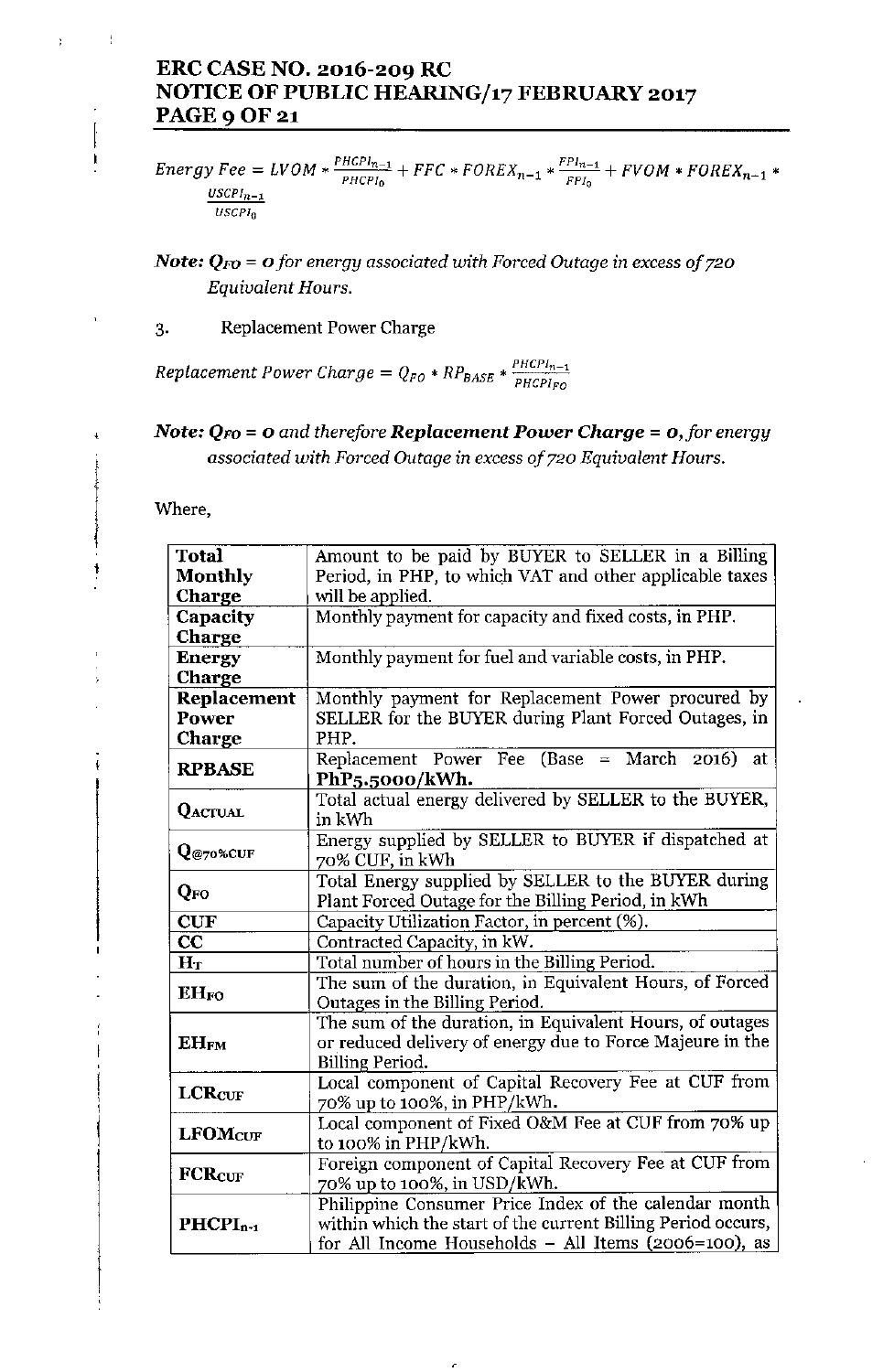# ERC CASE NO. 2016-209 RC NOTICE OF PUBLIC HEARING/17 FEBRUARY 2017 PAGE 10 OF 21

|                           | published by the Philippine Statistics Authority (PSA) (or<br>its substitute or replacement agency, as the case may be)<br>(http://www.census.gov.ph/business/price-indices/cpi-<br>index).                                                                                                                                   |
|---------------------------|-------------------------------------------------------------------------------------------------------------------------------------------------------------------------------------------------------------------------------------------------------------------------------------------------------------------------------|
| PHCPI <sub>0</sub>        | Base Philippine Consumer Price Index for the month of<br>September 2014 for All Income Households - All Items<br>(2006=100), as published by the Philippine Statistics<br>Authority (PSA) (or its substitute or replacement agency,<br>as the case may be). <b>PHCPI</b> <sub>0</sub> = $140.90$ .                            |
| <b>PHCPIFO</b>            | Base Philippine Consumer Price Index for the month of<br>March 2016 for All Income Households - All Items<br>(2006=100), as published by the <i>Philippine Statistics</i><br>Authority (PSA) (or its substitute or replacement agency,<br>as the case may be). PHCPI <sub>FO</sub> = $142.60$ .                               |
| $USCPIn-1$                | US Consumer Price Index, All Items, Bureau of Labor<br>Statistics (BLS) (2010=100) for the calendar month<br>within which the start of the current Billing Period occurs.<br>(http://www.bls.gov/cpi/#tables)                                                                                                                 |
| <b>USCPI</b> <sub>o</sub> | US Consumer Price Index, All Items, Bureau of Labor<br><i>Statistics</i> ( <i>BLS</i> ) (2010=100) for the month of September<br>2014. USCPI <sub>0</sub> = 109.20                                                                                                                                                            |
| $\textbf{FOREX}_{n-1}$    | Monthly Average of daily Philippine Peso (PHP) vs. US<br>Dollar (USD) Reference Foreign Exchange Rate as<br>published by the Bangko Sentral ng Pilipinas (BSP) for<br>the calendar month within which the start of the current<br>Period<br><b>Billing</b><br>occurs.<br>(http://www.bsp.gov.ph/statistics/keystat/day99.htm) |
| <b>LVOM</b>               | Local component of Variable O&M in PHP/kWh.                                                                                                                                                                                                                                                                                   |
| <b>FFC</b>                | Foreign Fuel Cost component of Energy Fee in USD/kWh.                                                                                                                                                                                                                                                                         |
| <b>FVOM</b>               | Foreign component of Variable O&M in USD/kWh.                                                                                                                                                                                                                                                                                 |
| $FPI_{n-1}$               | GlobalCoal Newcastle index for the calendar month<br>within which the start of the current Billing Period occurs.<br>(https://www.globalcoal.com/ClientZone/coalMarketRe<br>port/)                                                                                                                                            |
| FPI <sub>o</sub>          | Base Fuel Price Index posted (GlobalCoal Newcastle<br>Index) for the month of September 2014. $FPI_0 =$<br><b>USD66.37/MT.</b>                                                                                                                                                                                                |

| C.U.F. | Local Components (PHP/kWh)        |                                    | Foreign Component<br>(USD/kWh)            |  |
|--------|-----------------------------------|------------------------------------|-------------------------------------------|--|
|        | Capital Recovery<br>$(LCR_{CUF})$ | Fixed O&M<br>(FOM <sub>CUF</sub> ) | Capital Recovery<br>(FCR <sub>CUF</sub> ) |  |
| 100%   | 1.4605                            | 0.1457                             | 0.0151                                    |  |
| 99%    | 1.4753                            | 0.1472                             | 0.0152                                    |  |
| 98%    | 1.4903                            | 0.1487                             | 0.0154                                    |  |
| 97%    | 1.5057                            | 0.1502                             | 0.0156                                    |  |
| 96%    | 1.5214                            | 0.1518                             | 0.0157                                    |  |
| 95%    | 1.5374                            | 0.1534                             | 0.0159                                    |  |
| 94%    | 1.5537                            | 0.1550                             | 0.0161                                    |  |
| 93%    | 1.5704                            | 0.1567                             | 0.0162                                    |  |

4. Schedule of Capacity Fees and Energy Fees for CY2017

 $\ddot{\phantom{}}$ 

 $\mathfrak{i}$ 

 $\bar{\Gamma}$ 

 $\frac{1}{2}$ 

 $\frac{1}{k}$ 

 $\left| \right|$ 

 $\overline{ }$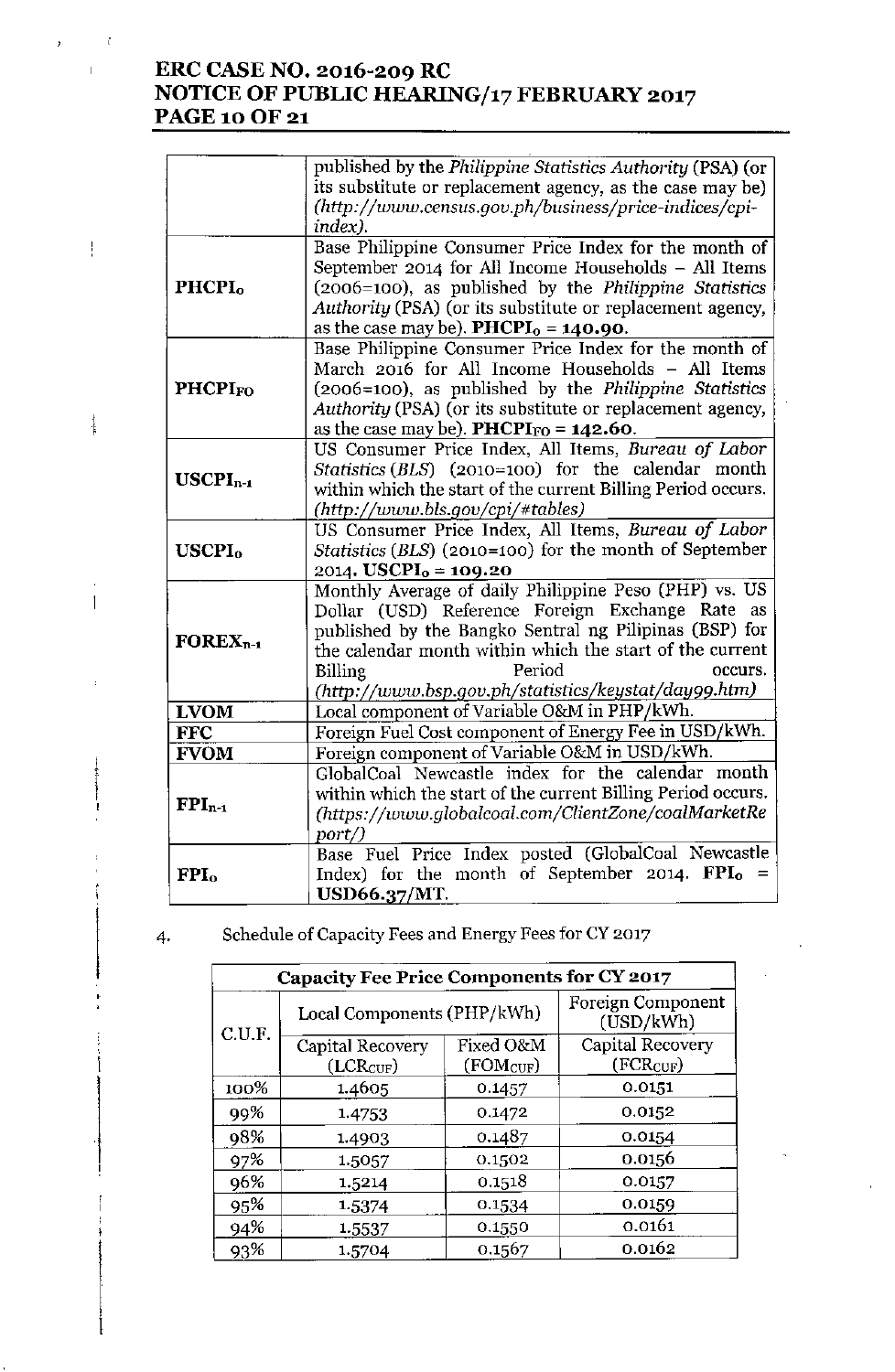# **ERC CASE NO. 2016-209 RC NOTICE OF PUBLIC HEARING/17 FEBRUARY 2017** o ' **PAGE 11 OF 21 :**

 $\mathbb{R}^n$  ,

 $\frac{4}{\sqrt{\epsilon}}\epsilon^{4\nu}\Big|_{\theta}$ 

I 0 •

0'

•

 $\frac{1}{2}$ 

, , •

; ,

•

• .. ,

;<br>1

•

: t

ار<br>.

J 0'

;, ., i .~; . '

 $\frac{q}{r}$  .

"

" '

•

.<br>}<br>آ

.  $\mathfrak{t}$ 

•

 $\ldots$   $\begin{cases} 1, & \ldots \end{cases}$ 

•

,

•

•

,"

•

• .'

•

• " '

. . . . <u>.</u>

,

..

•

•

 $\ddot{\mathbf{r}} = \dot{\mathbf{r}}$ 

,

•

•

•

'.

.:

 $\cdot$  .

•

"

, , .<br>.<br>.

,

 $\overline{\phantom{a}}$  t,  $\overline{\phantom{a}}$ 

,

| 92%        | 1.5875               | 0.1584                   | 0.0164       |    |
|------------|----------------------|--------------------------|--------------|----|
| 91%        | 1.6050               | 0.1601                   | 0.0166       |    |
| 90%        | 1.6228               | 0.1619                   | 0.0168       |    |
| 89%        | 1.6410               | 0.1637                   | 0.0170       |    |
| 88%        | 1.6597               | 0.1656                   | 0.0172<br>Α. |    |
| 87%        | 1.6787               | 0.1675<br>$\blacksquare$ | 0.0173       | r, |
| 86%        | 1.6983               | 0.1695                   | 0.0175       |    |
| 85%        | 1.7182               | 0.1714                   | 0.0178       |    |
| 84%        | 1.7387               | 0.1735                   | 0.0180       |    |
| 83%        | 1.7596               | <u>0.1756</u>            | 0.0182       |    |
| 82%        | 1.7811<br>F          | 0.1777                   | 0.0184       |    |
| 81%        | 1.8031               | 0.1799                   | 0.0186       | ٠. |
| 80%        | 1.8256               | 0.1822                   | 0.0189       |    |
| <b>79%</b> | t q<br>1.8487        | 0.1845                   | 0.0191       |    |
| 78%        | 1.8724               | 0.1868                   | 0.0194       |    |
| 77%        | (1.8968)             | 0.1893                   | 0.0196       |    |
| 76%        | 1.9217               | 0.1918                   | 0.0199       |    |
| <b>75%</b> | 1.9473               | 0.1943                   | 0.0201       | ۸. |
| 74%        | 1.9737               | 0.1969                   | 0.0204       |    |
| 73%        | 2.0007<br>$\epsilon$ | 0.1996                   | 0.0207       |    |
| 72%        | 2.0285<br>٠          | 0.2024                   | $0.0210 +$   |    |
| 71%        | 2.0571               | 0.2053                   | 0.0213       | Э. |
| 70%        | 2.0864               | 0.2082                   | 0.0216       |    |
|            |                      |                          |              |    |

|    | <b>Energy Fee Price Components for CY 2017</b> |                              |               |                                        |
|----|------------------------------------------------|------------------------------|---------------|----------------------------------------|
|    |                                                | Local Component<br>(PHP/kWh) |               | <b>Foreign Components</b><br>(USD/kWh) |
| ٠. | Energy<br>Fee                                  | Variable O&M<br>(LVOM)       | Fuel<br>(FFC) | Variable<br>O&M<br>(FVOM)              |
|    |                                                | 0.0083                       | $0.0382 -$    | 0.0015                                 |

5. Schedule of Capacity Fees and Energy Fees for CY 2018

|   |        | <b>Capacity Fee Price Components for CY 2018</b> |                                       |                                           |  |
|---|--------|--------------------------------------------------|---------------------------------------|-------------------------------------------|--|
|   |        | Local Components<br>(PHP/kWh)                    |                                       | Foreign Component<br>(USD/kWh)            |  |
|   | C.U.F. | Capital Recovery<br>(LCR <sub>CUF</sub> )        | Fixed<br>O&M<br>(FOM <sub>CUF</sub> ) | Capital Recovery<br>(FCR <sub>CUF</sub> ) |  |
|   | 100%   | 1.4869                                           | 0.1457                                | 0.0154                                    |  |
|   | 99%    | 1.5019                                           | 0.1472                                | 0.0156                                    |  |
|   | 98%    | 1.5173                                           | 0.1487                                | 0.0158                                    |  |
| ٠ | 97%    | .1.5329                                          | 0.1502                                | 0.0159                                    |  |
|   | 96%    | 1.5489                                           | 0.1518                                | 0.0161                                    |  |
|   | 95%    | 1.5652                                           | 0.1534                                | 0.0163                                    |  |
|   | 94%    | 1.5818                                           | 0.1550                                | 0.0164                                    |  |
|   | 93%    | 1.5988                                           | 0.1567                                | 0.0166                                    |  |
|   | 92%    | 1.6162                                           | 0.1584                                | 0.0168                                    |  |
|   | 91%    | 1.6340                                           | 0.1601                                | 0.0170                                    |  |

•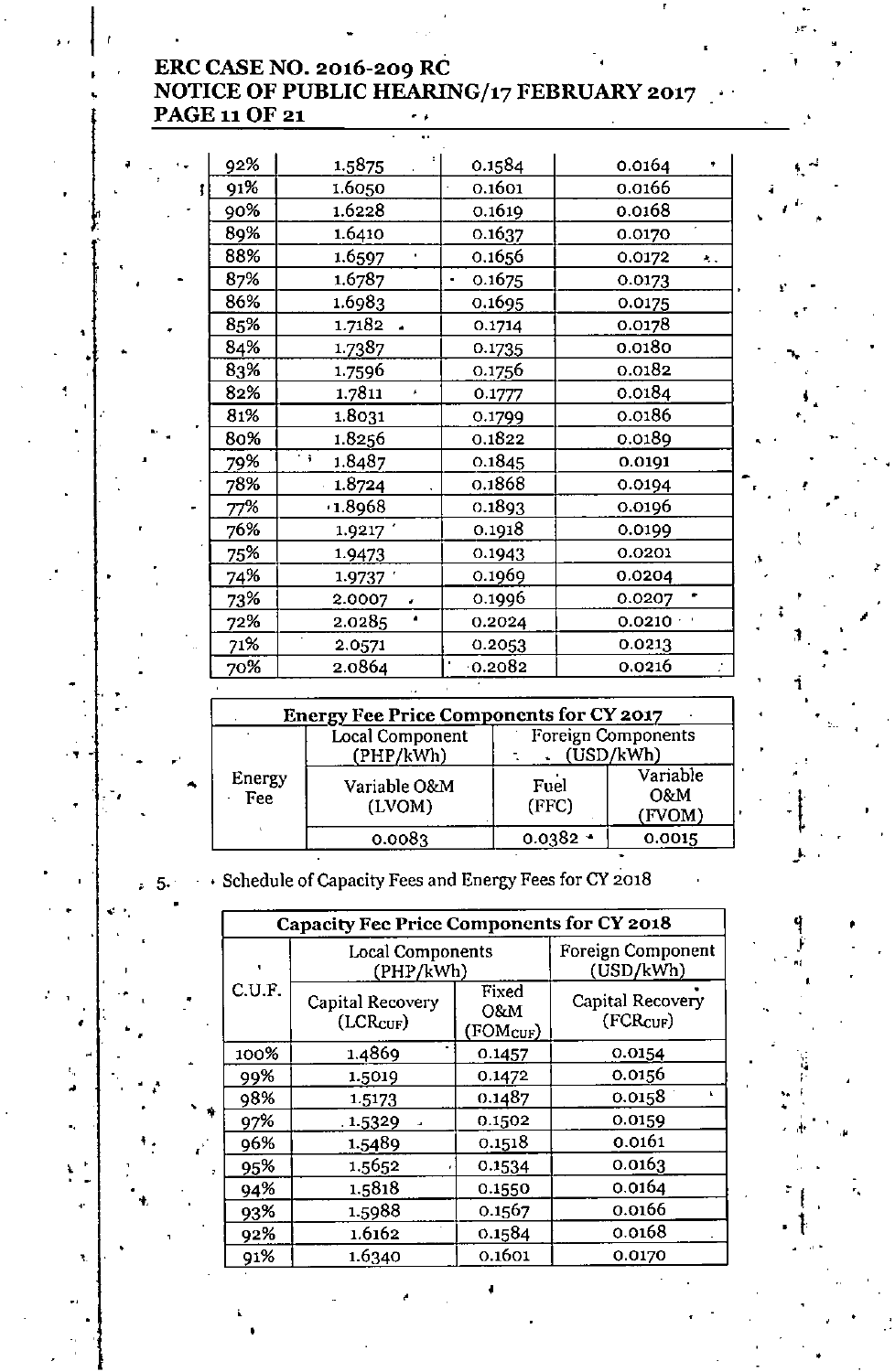# **ERC CASE NO. 2016-209 RC NOTICE OF PUBLIC HEARING/17 FEBRUARY 2017** PAGE 12OF 21

| 90% | 1.6521 | 0.1619 | 0.0172 |
|-----|--------|--------|--------|
| 89% | 1.6707 | 0.1637 | 0.0173 |
| 88% | 1.6897 | 0.1656 | 0.0175 |
| 87% | 1.7091 | 0.1675 | 0.0177 |
| 86% | 1.7290 | 0.1695 | 0.0180 |
| 85% | 1.7493 | 0.1714 | 0.0182 |
| 84% | 1.7701 | 0.1735 | 0.0184 |
| 83% | 1.7915 | 0.1756 | 0.0186 |
| 82% | 1.8133 | 0.1777 | 0.0188 |
| 81% | 1.8357 | 0.1799 | 0.0191 |
| 80% | 1.8586 | 0.1822 | 0.0193 |
| 79% | 1.8822 | 0.1845 | 0.0195 |
| 78% | 1.9063 | 0.1868 | 0.0198 |
| 77% | 1.9311 | 0.1893 | 0.0201 |
| 76% | 1.9565 | 0.1918 | 0.0203 |
| 25% | 1.9826 | 0.1943 | 0.0206 |
| 74% | 2.0093 | 0.1969 | 0.0209 |
| 73% | 2.0369 | 0.1996 | 0.0212 |
| 72% | 2.0652 | 0.2024 | 0.0214 |
| 71% | 2.0942 | 0.2053 | 0.0217 |
| 70% | 2.1242 | 0.2082 | 0.0221 |

| <b>Energy Fee Price Components for CY 2018</b> |                              |               |                                        |  |
|------------------------------------------------|------------------------------|---------------|----------------------------------------|--|
|                                                | Local Component<br>(PHP/kWh) |               | <b>Foreign Components</b><br>(USD/kWh) |  |
| Energy<br>Fee                                  | Variable O&M<br>(LVOM)       | Fuel<br>(FFC) | Variable<br>O&M<br>(FVOM)              |  |
|                                                | 0.0083                       | 0.0381        | 0.0015                                 |  |

### **• III. ADVANTAGE OF THE GENERATION RATE AND IMPACT ON SAMELCO II'S RETAIL RATES**

17. SAMELCO **II,** together with the other Region 8 ECs, needs to **address the insufficiency of its power supply due to the increasing demand within its franchise area and the expiration** of its contract with NPC-PSALM;

\ ••

•

- 18. Currently, SAMELCO II receives a total of 11MW from its **existing suppliers. out of its peak requirement of 3.187MW.** With an annual average growth rate of 4%, SAMELCO II **forecasts that its peak demand from 26 December 2017 to 25** December 2018 will be 14.398MW;
- 19. The additional supply from SMEC will significantly augment the supply deficiency of SAMELCO II and will decrease the **adverse effects thereof by providing a stable and adequate source of electricity;**
- 20. Among the alternative suppliers capable of providing additional energy to SAMELCO II and the rest of the Region 8 **ECs, SMEC's rates proved to be more reasonable and**

."

,

• **• 1:**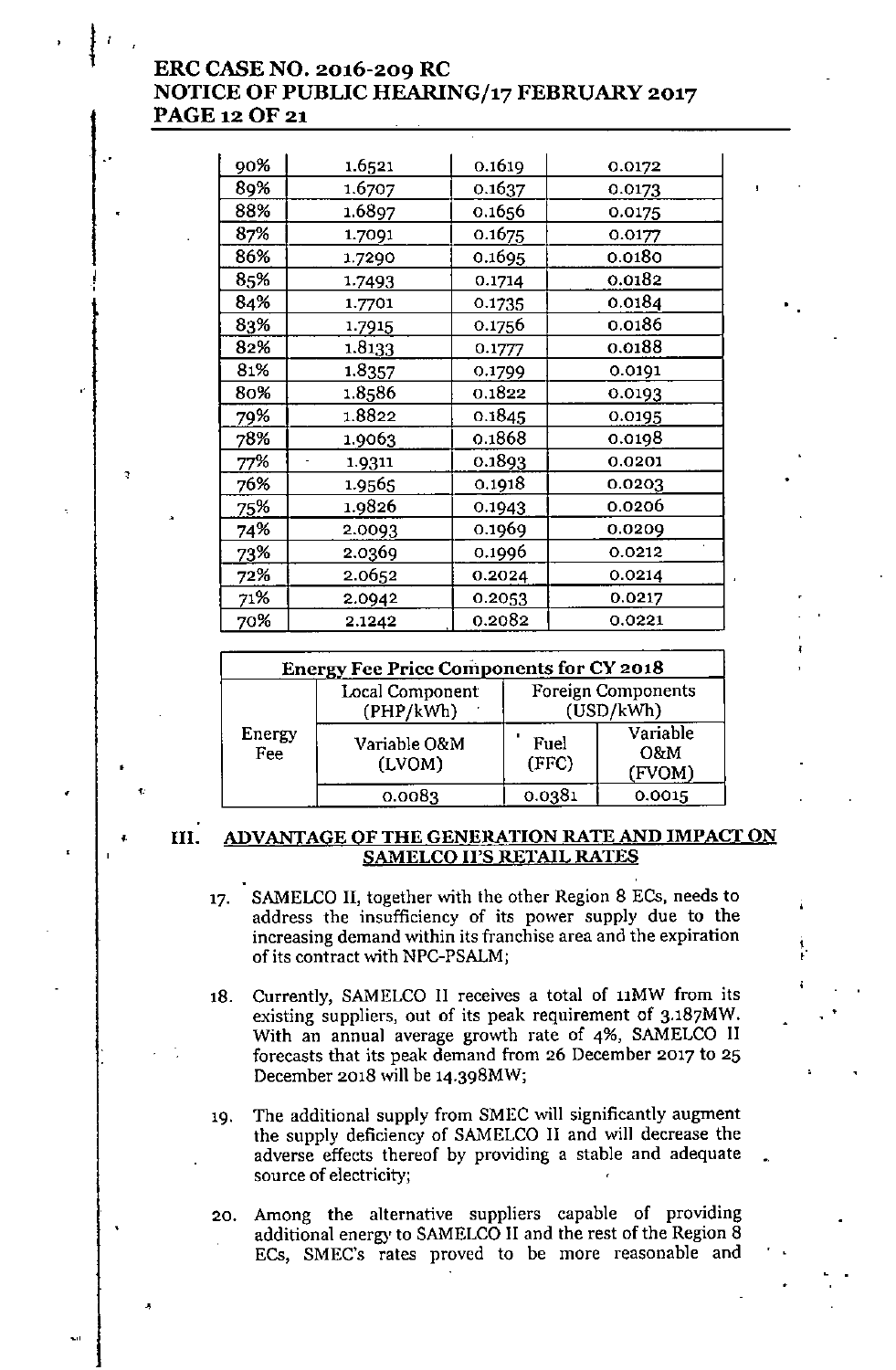# ERC CASE NO. 2016-209 RC NOTICE OF PUBLIC HEARING/17 FEBRUARY 2017 PAGE 13 OF 21

competitive. While SMEC's offer is primarily intended for its base load requirements, the Capacity Factor Pricing under the PSA provides flexibility in the DUs' utilization of the Contracted Capacity;

21. SAMELCO II simulated a rate impact analysis, the details of which are provided in **Annex** "M", which ultimately resulted . in a -0.1329 & -0.1847 decrease for CY 2017 and 2018. respectively, with the execution of the PSA with SMEC, to wit:

|                        | <b>Simulation of Generation Mix Rate with</b> |
|------------------------|-----------------------------------------------|
| SMEC for the Year 2017 |                                               |

•

•

• **.**<br>|

 $\mathbf{1}$ 

I

, i

 $\frac{1}{2}$ 

<del>ा</del>न्तराज्यसम्पर्कतन्त्रसम्पर्कतन्त्रसम्पर्कतन्त्रसम्पर्कतन्त्रसम्पर्कतन्त्रसम्पर्कतन्त्रसम्पर्कतन्त्रसम्पर्कतन्त्रसम्पर्कतन्त्रसम्पर्कतन्त्रसम्पर्कतन्त्रसम्पर्कतन्त्रसम्पर्कतन्त्रसम्पर्कतन्त्रसम्पर्कतन्त्रसम्पर्कतन्त्रसम

|<br>|<br>|

t

 $\prod_{i=1}^k$ 

J.

×

| Power<br><b>Supplier</b> | Forecasted<br>2017<br>Quantity<br>(kWh) | Amount (PhP)   | Percent<br>Share<br>(%) | <b>Resulting</b><br>Capacity<br>Factor<br>(%) | 2017<br>Average<br>Rate<br>(P/kWh) | Weighted<br>Average<br>Rate<br>(kWh) |
|--------------------------|-----------------------------------------|----------------|-------------------------|-----------------------------------------------|------------------------------------|--------------------------------------|
| <b>GMCP</b>              | 28,705,830.35                           | 131,513,233.71 | 39.17%                  | 68%                                           | 4.5953                             |                                      |
| <b>SMEC</b>              | 43,362,000.00                           | 201,260,386.80 | 59.17%                  | 83%                                           | 4.6414                             |                                      |
| <b>WESM</b>              | 1,219,719.87                            | 8,365,959.89   | 1.66%                   |                                               | 6.8589                             | 4.6548                               |
| <b>TOTAL</b>             | 73,287,550.22                           | 341,139,580.40 | 100%                    |                                               |                                    |                                      |

#### Simulation of Generation Mix Rate without SMEC the Vess 201

| Power<br>Supplier | Forecasted<br>2017<br>Quantity<br>(kWh) | Amount (PhP)   | Percent<br><b>Share</b><br>(%) | <b>Resulting</b><br>Capacity<br>Factor<br>(%) | 2017<br>Average<br>Rate<br>(P/kWh) | Weighted<br>Average<br>Rate<br>(kWh) |
|-------------------|-----------------------------------------|----------------|--------------------------------|-----------------------------------------------|------------------------------------|--------------------------------------|
| <b>GMCP</b>       | 28,705,830.35                           | 131,513,233.71 | 39.17%                         | 68%                                           | 4.5953                             |                                      |
| <b>SMEC</b>       |                                         |                |                                |                                               |                                    |                                      |
| <b>WESM</b>       | 44,581,719.87                           | 219,367,267.57 | 60.83%                         |                                               | 4.9206                             | 4.7877                               |
| <b>TOTAL</b>      | 73,287,550.22                           | 350,880,501.28 | 100%                           |                                               |                                    |                                      |
|                   |                                         |                |                                |                                               |                                    |                                      |

### Generation Rate Impact - (0.1329)

• •

" .

•

••

### Assumptions:

• •

"

•

; •

- 1. Analysis and simulations is based on SAMELCO II's forecasted 2017 hourly load profile
	- 2. SMEC rate is based on the applicable (i) Capacity Fee at Resulting Capacity Factor; (ii) March 2015 - February 2016, FOREX and Energy Fee
	- 3. WESM Prices is based on 2011-2015 Average prices of Nodal Points of SAMELCO II with escalation per year by 3% up to 2017.

### Simulation of Generation Mix Rate with SMEC for the Year 2018

| Power<br><b>Supplier</b> | Forecasted<br>2018<br><b>Quantity</b><br>(kWh) | Amount (PhP)   | Percent<br><b>Share</b><br>(%) | <b>Resulting</b><br>Capacity<br>Factor<br>(%) | 2017<br>Average<br>Rate<br>(P/kWh) | Weighted<br>Average<br>Rate<br>(kWh) |
|--------------------------|------------------------------------------------|----------------|--------------------------------|-----------------------------------------------|------------------------------------|--------------------------------------|
| <b>GMCP</b>              | 31,012,960.99                                  | 138,443,158.76 | 40.68%                         | 71%                                           | 4.4841                             |                                      |
| <b>SMEC</b>              | 43,362,000.00                                  | 203,255,038.80 | 56.88%                         | 83%                                           | 4.6874                             |                                      |
| <b>WESM</b>              | 1,856,374.66                                   | 13,027,338.68  | 2.44%                          |                                               | 7.0176                             | 4.6533                               |
| <b>TOTAL</b>             | 76,231,335.65                                  | 354,725,536.24 | 100%                           |                                               |                                    |                                      |

 $\mathbf{P}=\frac{1}{2}$  , which is a set of the set of the set of the set of the set of the set of the set of the set of the set of the set of the set of the set of the set of the set of the set of the set of the set of the set o

 $\mathbf{r}$  .  $\mathbf{r}$  ,  $\mathbf{r}$  ,  $\mathbf{r}$  ,  $\mathbf{r}$  ,  $\mathbf{r}$  ,  $\mathbf{r}$  ,  $\mathbf{r}$  ,  $\mathbf{r}$  ,  $\mathbf{r}$  ,  $\mathbf{r}$  ,  $\mathbf{r}$  ,  $\mathbf{r}$  ,  $\mathbf{r}$  ,  $\mathbf{r}$  ,  $\mathbf{r}$  ,  $\mathbf{r}$  ,  $\mathbf{r}$  ,  $\mathbf{r}$  ,  $\mathbf{r}$  ,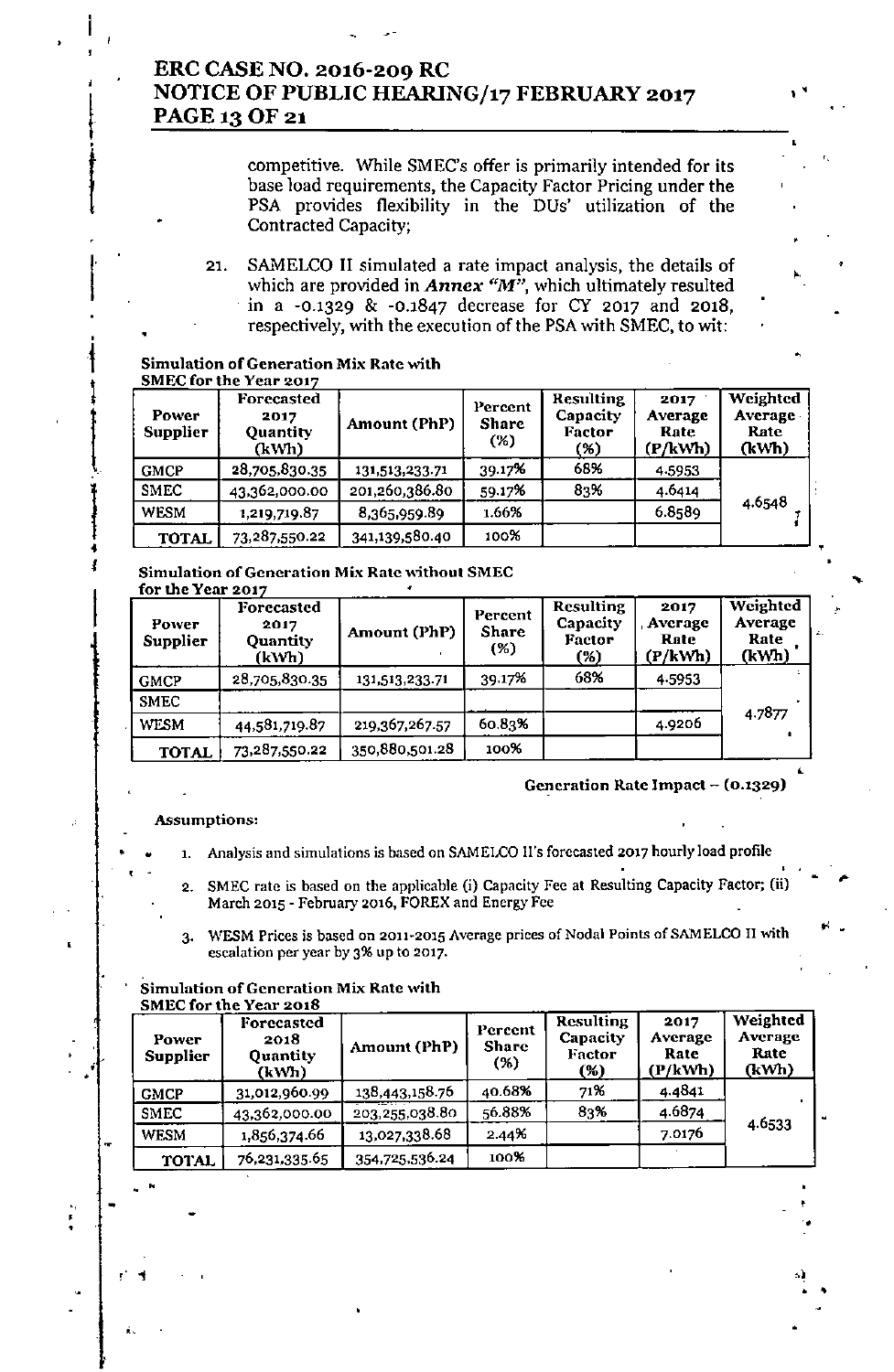### ERC CASE NO. 2016-209 RC NOTICE OF PUBLIC HEARING/17 FEBRUARY 2017 PAGE 14 OF 21

| for the Year 2018        |                                                            | omnuauon oi ocheranon mia nate whilout binec |                                |                                                  |                                    |                                      |
|--------------------------|------------------------------------------------------------|----------------------------------------------|--------------------------------|--------------------------------------------------|------------------------------------|--------------------------------------|
| Power<br><b>Supplier</b> | Forecasted<br>2018<br>Quantity<br>(kWh)                    | Amount (PhP)                                 | Percent<br><b>Share</b><br>(%) | <b>Resulting</b><br>Capacity<br>Factor<br>$(\%)$ | 2017<br>Average<br>Rate<br>(P/kWh) | Weighted<br>Average<br>Rate<br>(kWh) |
| <b>GMCP</b>              | 31,012,960.99                                              | 138,443,158.76                               | 40.68%                         | 71%                                              | 4.4841                             |                                      |
| SMEC                     | $\sqrt{N_{\rm N} \log{N_{\rm N} \log{N_{\rm N} \over 2}}}$ |                                              | arm in                         |                                                  |                                    |                                      |
| <b>WESM</b>              | 45,218,374.66                                              | 230,358,685.60                               | 59.32%                         |                                                  | 5.0944                             | 4.8379                               |
| <b>TOTAL</b>             | 76,231,335.65                                              | 368,801,844.36                               | 100%                           |                                                  |                                    |                                      |

### Simulation of Generation Mix Rate without SMEC

### Generation Rate Impact  $-$  (0.1847)

### Assumptions:

,

┉<br>╫┈┢╬┈┸╌┖╬╬┈╌┸┈╄┈╤╾╍╍╍ |<br>|<br>|-

> l !

> > I

l•

- 1. Analysis and simulations is based on SAMELCO II's forecasted 2018 hourly load profile.
- 2. SMEC rate is based on the applicable (i) Capacity Fee at Resulting Capacity Factor; (ii) March 2015 - February 2016, FOREX and Energy Fee
- 3. WESM Prices is based on 2011-2015 Average prices of Nodal Points of SAMELCO II with escalation per year by 3% up to 2018.
	- 22. In addition to the lower generation cost of the power supply from SMEC, SAMELCO II is also entitled to a Prompt Payment Discount (PPD), if conditions are met, equivalent to three percent (3%) of the total of the Capacity and Energy Charges and a Collection Efficiency Discount, again if conditions are met, equivalent to:

| <b>Collection Efficiency</b><br><b>Levels</b> | Discount, PhP/kWh |
|-----------------------------------------------|-------------------|
| Below 65%                                     | None              |
| 66% to 75%                                    | 0.05              |
| 76% to 85%                                    | 0.10              |
| 86% to 95%                                    | 0.15              |
| 96% and above                                 | 0.20              |

23. In compliance with *Rule* 20 *of the ERC Rules of Practice and Procedure* relative to the submission of supporting documents and information for the approval of the PSA and the rate structure embodied therein, Applicants SAMELCO II and SMEC attach the following documents to form integral parts hereof:

| <b>Annex</b> | Documents/Information                                                                                                                 |
|--------------|---------------------------------------------------------------------------------------------------------------------------------------|
| N and        | Details of the PSA:                                                                                                                   |
| series       | a. Executive Summary<br>b. Sources of Funds/Financial Plans                                                                           |
|              | • Debt/Equity Ratio<br>• Project Cost<br>Computation of Return on Investment<br>(ROI)/Weighted Average Cost<br>- of<br>Capital (WACC) |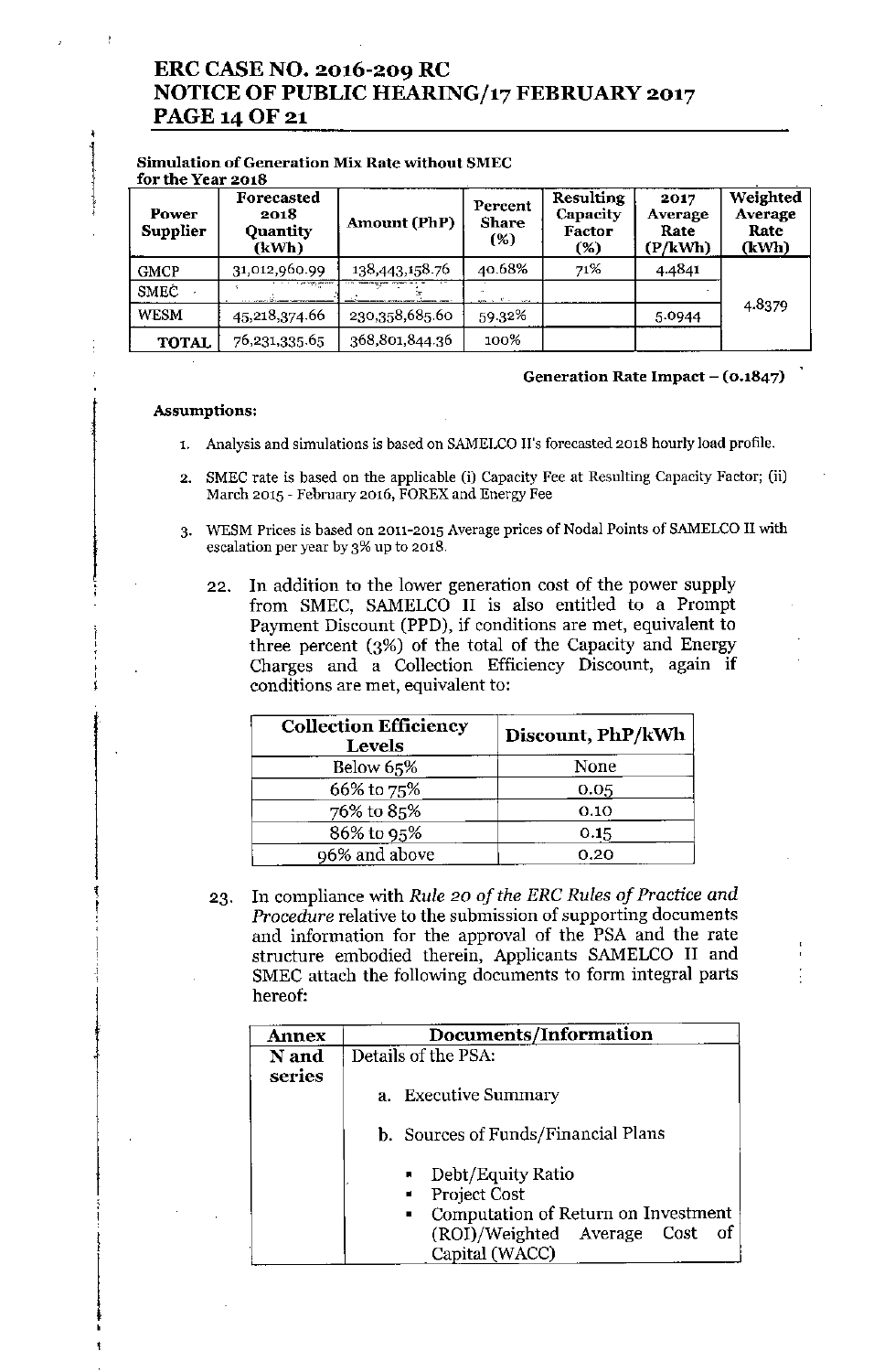# ERC CASE NO. 2016-209 RC NOTICE OF PUBLIC HEARING/17 FEBRUARY 2017 PAGE 15 OF 21

|                         | Certification from the Bank/Lending<br>a<br>Institution specifying the principal<br>amortization, term and interest during<br>the cooperation period of the loan<br>agreement                                                                                                                                                                                                            |
|-------------------------|------------------------------------------------------------------------------------------------------------------------------------------------------------------------------------------------------------------------------------------------------------------------------------------------------------------------------------------------------------------------------------------|
|                         | c. Purchased Power Rate<br>Breakdown of the base prices<br>Sample Computation of Power Rates<br>н<br>with the supporting documents on the<br>assumptions taken<br>Rate Impact Study/Simulation<br>$\blacksquare$<br>Statement of impact on the overall<br>٠<br>of SAMELCO II once<br>the<br>rates<br>contract is approved<br>Basis/Rationale of indexation<br>and<br>level of indexation |
|                         | d. Cash Flow<br><b>Initial Costs</b>                                                                                                                                                                                                                                                                                                                                                     |
|                         | Breakdown of Operating<br>and<br>Maintenance expenses<br>Minimum Energy Off-take (MEOT)                                                                                                                                                                                                                                                                                                  |
| $\mathbf 0$             | Details of the Power Rate Calculations and<br>Financial Model (Confidential)                                                                                                                                                                                                                                                                                                             |
| $P, P-1$<br>and P-2     | Contracts for the Supply, Construction<br>and<br>Plant<br>Power<br>the<br>Supervision<br>for<br>(Confidential)                                                                                                                                                                                                                                                                           |
| Q                       | Details of the Fuel Procurement Process                                                                                                                                                                                                                                                                                                                                                  |
| $\overline{\mathbf{R}}$ | Transmission Service Agreement (TSA) between<br>NGCP and SAMELCO II, if applicable                                                                                                                                                                                                                                                                                                       |

24. Further, in compliance with Article VI, Sections 1 and 2 of the Honorable Commission's *Guidelines for the Recovery of Costs jor the Generation Component of the Distribution Utilities' (DU) Rates,* copies of the foregoing are, likewise, attached to the Joint Application as annexes and made integral parts hereof:

| Annex        | Documents/Information                           |
|--------------|-------------------------------------------------|
| S            | Relevant technical and economic characteristics |
|              | of the generation capacity, installed capacity, |
|              | mode of operation, and dependable capacity      |
| Т            | Costs analysis of the proposed pricing          |
|              | provisions of the PSA                           |
| <b>U</b> and | Details of the Competitive Selection Process    |
| series       | (CSP) undertaken by leading to the selection of |
|              | SMEC as its supplier, including invitations to  |
|              | participate and submit proposals, Terms of      |
|              | Reference (TOR), proposals and/or tender offers |
|              | received by R8 JCPSP, Joint Bids and Awards     |
|              | Committee (JBAC) Evaluation Report; R8          |
|              | JCPSP 's Board Resolution confirming the said   |
|              | JBAC Evaluation Report, and the Notice of       |
|              | Award to SMEC (Confidential)                    |

;<br>;  $\mathfrak{f}$ I |<br>|<br>|-इ<br>∤•

> $\ddot{\ddot{\textbf{i}}}$  $\frac{1}{1}$

> > ļ. I

f

I

ia <del>termini</del>ka<br>I

I

,<br>|<br>|} ¦<br>⊦<br>†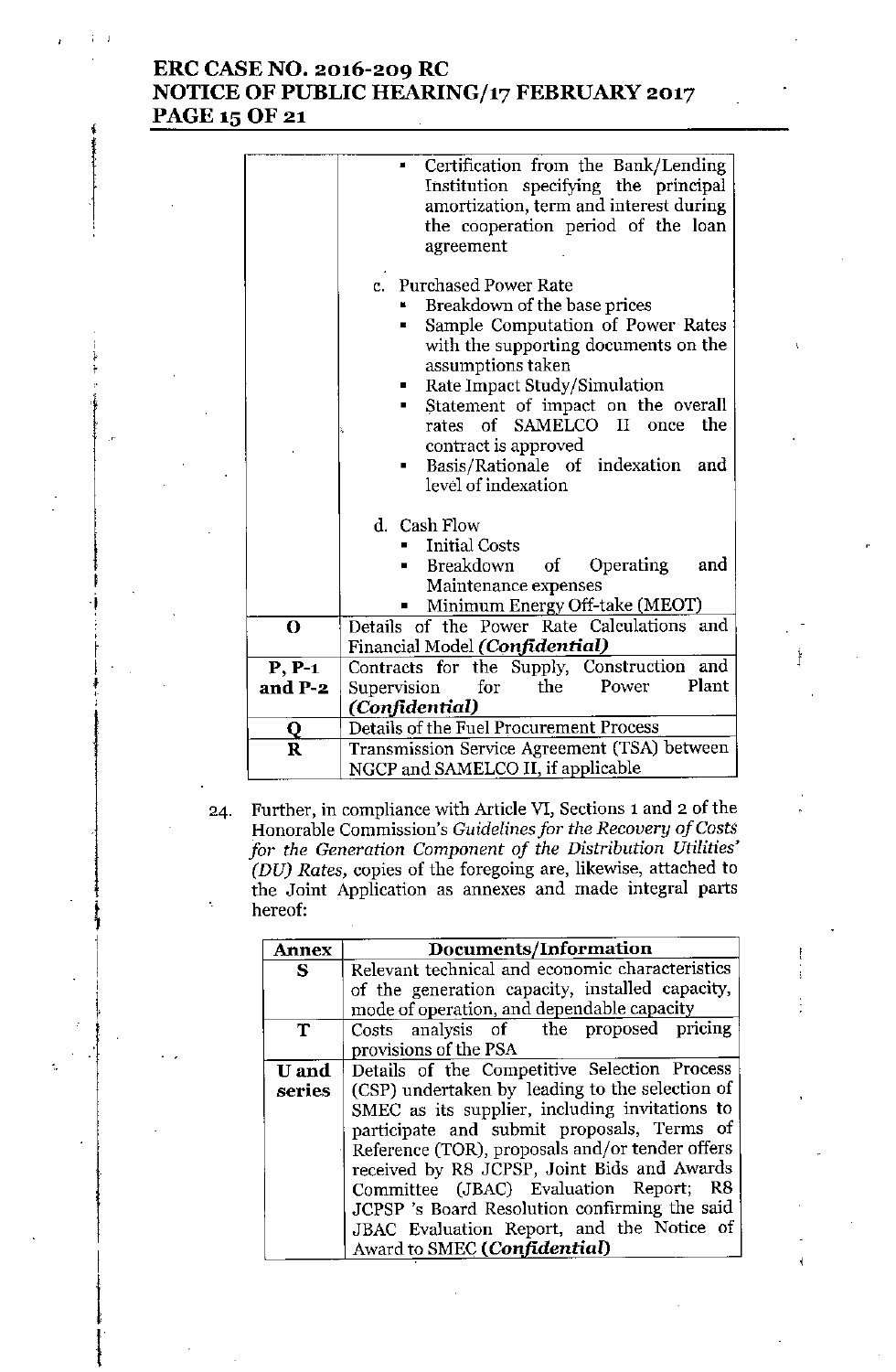### ERC CASE NO. 2016-209 RC NOTICE OF PUBLIC *HEARINGJ17* FEBRUARY 2017 PAGE 16 OF 21

;<br>;<br>+

t j.

•

..

,

•

..

•

•

| <b>V</b> and | Details of the interconnection facility of the Sual |
|--------------|-----------------------------------------------------|
| series       | Coal Fired Thermal Power Plant                      |
| W and        | SAMELCO II's latest Distribution Development        |
| series       | Plan (DDP)                                          |
| X and        | SAMELCO II's Load Forecast Projections, Power       |
| series       | Demand and Supply Scenario and Average Daily        |
|              | Load Curve                                          |
| Y            | SAMELCO II's Demand Side Management                 |
|              | (DSM) Program that could be implemented by          |
|              | EC if approved by the Honorable Commission          |
| $\mathbf{Z}$ | SMEC's latest Audited Financial Statements          |
|              | (AFS), Balance Sheet, Income Statement, and         |
|              | Statement of Cash Flows and Operating               |
|              | Expenses for the Power Plant and General and        |
|              | <b>Administrative Expense</b>                       |
| $Z-1$        | Certification from the engine manufacturer or       |
|              | SMEC of the net heat rate in liters per kWh         |
| $Z-2$        | Updated Certificate of Compliance from the          |
|              | <b>Energy Regulatory Commission</b>                 |
|              |                                                     |

, ,

•

,

•

,

, • I

25. Furthermore, applicants SAMELCO II and SMEC are reserving their right to submit other documents, either in the course of the hearing or as may be required by this Honorable . Commission.

- 26. The Joint Application is consistent and in accordance with Section 2 of Republic Act No. 9136, or EPIRA, declaring as a policy of the State, among others, [to ensure the quality, reliability, security and affordability of the supply of electric power;" and Section 23 thereof, that *"To achieve* economies *of*  $scale$  *in utility operations, distribution utilities may, after due notice and public hearing, pursue structural and operational reforms such* as *but not limited to, joint actions between* or *among the* distribution utilities, *subject* to *the guidelines* issued *by the ERC* (which) ... *shall result in improved efficiencies, reliability of service, reduction of costs and compliance* to *the performance standards presc1"ibed in the IRR of this Act"* and that all distribution utilities shall have the obligation to supply electricity in the least-cost manner to its captie market subject to the collection of retail rate duly approved by the Energy Regulatory Commission;"
- 27. The Joint Application is likewise consistent with DOE Department Circular No. *DC2015-o6-oooB* which mandates all distribution utilities to undergo Competitive Selection Process (CSP) in securing Power Supply Agreements (PSAs) which will ensure security and certainty of electricity prices of electric power to end-users in the long term, as well as with ERC Resolution No. 13, series of 2015, which requires that *"PSA* shall be awarded to the winning Generation Company *following* a *successful transparent* and *competitive selection process ... A CSP* is successful *if the DU* receives *at least two (2) qualified bids from entities with which the DU* is *not prohibited from entering into* a *contract for power supply in accordance with Rule* 11, *Section* 5*(b) of the EPIRA IRR."*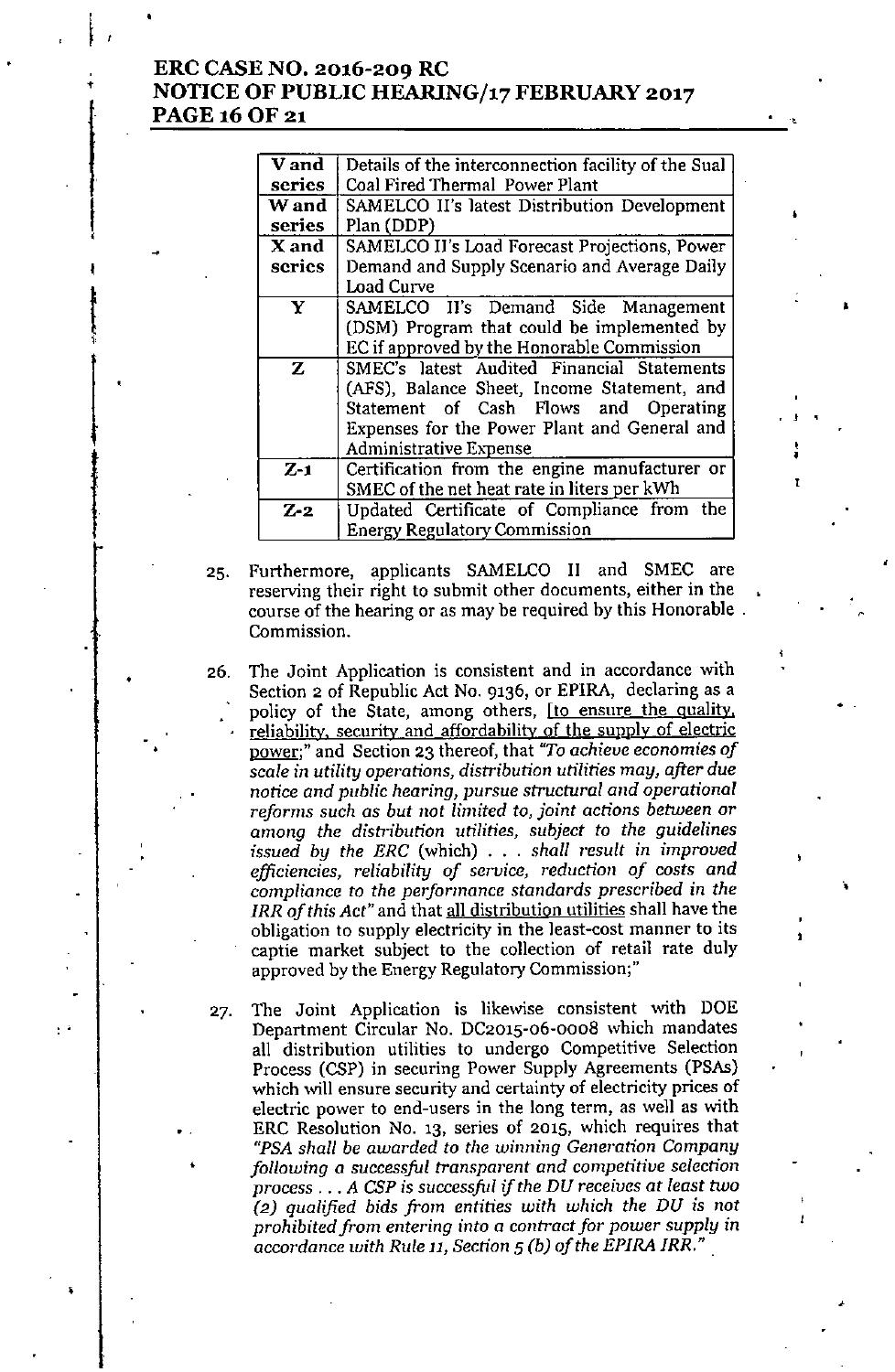### ERC CASE NO. 2016-209 RC .NOTICE OF PUBLIC HEARING/17 FEBRUARY 2017 PAGE 17 OF 21

" •

28. The PSA with SMEC was made to ensure the continuous supply of power to EC and due to the former's competitive pricing structure and other favorable terms of its contract, which will redound to the henefit of the latter and its endconsumers in terms of reliable and affordable power supply;

•

"

•

•

.'

..

, *t*  $\frac{1}{2}$ 

"

, ..'

, ,

.'

:  $\mathbf{f}$  .

t I' ,

!<br>!

•

•

•

•

" ,

,

1

•

•

•

### IV. COMPLIANCE WITH PRE-FILING REOUIREMENTS

29. Applicants manifest compliance with the pre-filing requirements mandated under the *Implementing Rules and Regulations of the EPlRA* and *Rule* 6 *of the ERC Rules of , Proctice and Procedure,* to he estahlished hy the following:

- Certifications acknowledging receipt of the *Application* with annexes to be issued by the Legislative Bodies of Pasig City, Municipality of Paranas, and the Province of Samar, to be appended as **Annexes "AA", "AA-1"** and "AA-2", respectively;
- 

29.1

 $\mathbf{F}_{\mathbf{z}}$ 

•

•

•

,

•

31.

,-

,

•

"

•

,<br>e f

•

•

|<br>|}

• • I •

,<br>, 'f •

 $, \frac{1}{4}$ 

,<br>4

 $\cdot$  ,

•

•

, .

,

1

" ,<br>1. . ्<br>१<br>द

.<br>.<br>.<br>.

,.

•

•

,

.,

• • •

•

•  $^{\prime}$  .

I

.'

'.

29,2 Notarized Affidavit of Publication stating that the *Application* was published in a newspaper of general circulation within SAMELCO II's Franchise Area, to be appended herein as **Annex "BB"**; and

• 29.3 Complete newspaper issue where the *Application* was published, to be appended herein as **Annex** "BB-1", and the relevant page thereof where the Application appears, as **Annex "BB-2"**;

### V. MOTION FOR CONFIDENTIAL TREATMENT OF . ANNEXES "Q", "P", and "U"

- 30. Under *Rule* 4 *of the ERC Rules of Practice and Procedure,* a party to any proceeding before the Honorable Commission may request that certain information not be disclosed and be treated as confidential, by descrihing with particularity the information to be treated as confidential, specifying the ground for the claim of confidential treatment of the information and, if applicable, specifying the period during. which the information must not be disclosed;
	- Applicant SMEC respectfully moves for the confidential' treatment of **Annexcs** " $O''$  and "P", "P-1" and "P-2"" hereof, consisting of SMEC's Sources of Funds and Financial Plans with Cost Assumptions. These annexes, exclusively owned by Applicant SMEC, contain information which are considered part of its business and trade secrets. As such, SMEC has the sole proprietary interest and will be unduly  $\cdot$ prejudiced should they he disclosed to the puhlic;
- 32, These annexes contain numbers, data, formula, methodology, and calculations involving valuable and sensitive commercial, financial information reflecting SMEC's business operations

 $\mathbf{E}_\mathbf{r} = \left\{ \begin{array}{ll} \mathbf{r} & \mathbf{r} & \mathbf{r} \ \mathbf{r} & \mathbf{r} & \mathbf{r} \ \mathbf{r} & \mathbf{r} & \mathbf{r} \ \mathbf{r} & \mathbf{r} & \mathbf{r} \ \mathbf{r} & \mathbf{r} & \mathbf{r} \ \mathbf{r} & \mathbf{r} & \mathbf{r} \ \mathbf{r} & \mathbf{r} & \mathbf{r} \ \mathbf{r} & \mathbf{r} & \mathbf{r} \ \mathbf{r} & \mathbf{r} & \mathbf{r} \ \mathbf{r} &$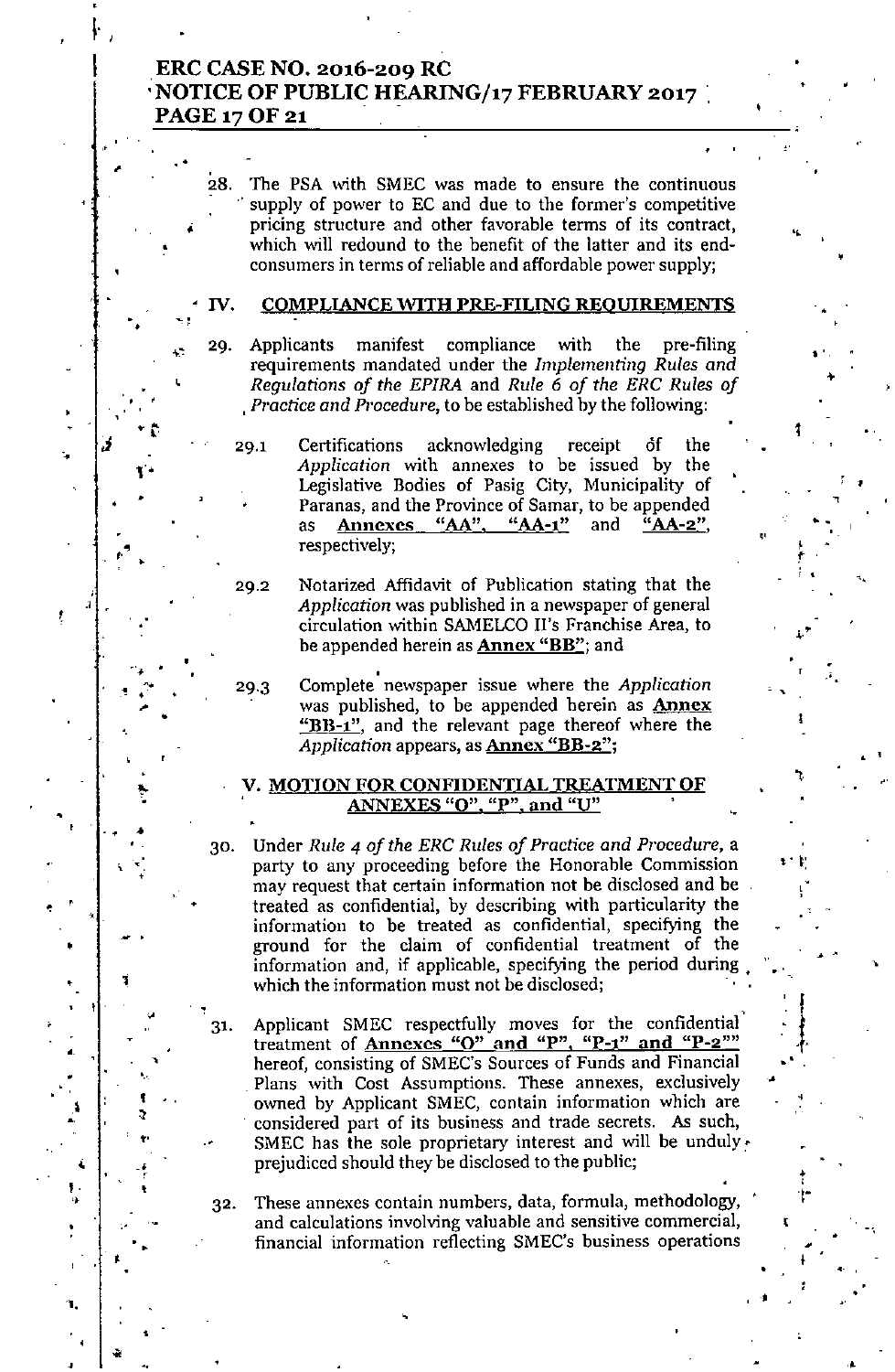### ERC CASE NO. 2016-209 RC NOTICE OF PUBLIC HEARING/17 FEBRUARY 2017 PAGE 18 OF 21

33.

•

•

,

 $\left| \ \right|$ 

la de la companya de la companya de la companya de la companya de la companya de la companya de la companya de<br>La companya de la companya de la companya de la companya de la companya de la companya de la companya de la co

t

t i<br>I i<br>I

.'

•

 $\frac{1}{2}$ 

•

.

•

•

\

•

and financial trade secrets. Therefore, SMEC's confidential, **proprietary, and private information included in the aforesaid** annexes should be protected from public dissemination. • Otherwise, such information can be illegally and unfairly **utilized by business competitors who may use the same for' their own private gain and to the irreparable prejudice of** SMEC. Negotiations witb prospective customers may also be affected;

• Similarly, applicant SAMELCO II humbly requests for the confidential treatment of **Annexes** "U and series" hereof, consisting of the MOA among Region 8 ECs, e-mails **confirming participation of interested suppliers in the bidding, lnformation Memorandum, Final Instructions to Bidders, Bid Forms, Bid Evaluation Slips, Comparison of Bids, and Notice of Award, respectively. These annexes show the** individual offers of the bidders which participated in the R8 JCPSP. The Region 8 ECs, SAMELCO II included, are bound by their undertaking to secure and keep in confidence the **offers and the proposed terms of supply, so as not to prejudice** or pre-empt any future CSPs in which these bidders will participate. Otherwise, SAMELCO II and the rest of the Region 8 ECs may be held liable for damages for breach of **confidentiality, and eventually, risk their good relations with the suppliers concerned; l**

•

•

• •

...'

,

. ,

•

•

•

• .<br>ነ f, ,

t

.<br>|<br>|

 $\mathbf{i}$  .

 $1 + 4$ 

,

t' r<br>| ..

,~..

•

•

Accordingly, it is respectfully submitted that **Annex** "O". **Anncx up" and series and Anncxcs "U" and series. must be accorded confidential treatment. As such, they are to** be used *exclusively* by the Honorable Commission and for the *sole* purpose of evaluating this Application, thereby protecting **these data from unnecessary public disclosure;** 34.

35. In accordance with Section *l(b), Rule* 4 *of the ERC Rules of Practice* and *Procedure,* Applicants SAMELCO II and SMEC **submit one (1) copy each of Anncx "0". Anncx "P" and scrics and Annexes "U" and series in sealed envelopes,** with the envelope and each page of the documents stamped with the word *"Confidential".*

### VI. PRAYER FOR PROVISIONAL AUTHORITY

- 36 .. All the foregoing allegations are re-pleaded by reference in **support of herein** *Prayer'* **for the issuance of Provisional** All the foregoing allegations are re-pleaded by reterence in<br>support of herein *Prayer* for the issuance of Provisional<br>Authority to implement the subject PSA;
- 37. SAMELCO II and SMEC pray for the issuance of a Provisional **Authority or interim relief prior to final decision pursuant to** *Rule* 14 of the *ERC Rules of Practice* and *Procedure,* to wit:

*"Section* **3.** *Action* **on** *the Motion. - Motions for provisional authority* **or interim** *relief may be acted upon with or without hearing. The Commission shall act on the motion* **on** *the basis a/the allegatl.'ons a/the application or petl.'tion* **and** *supporting documents*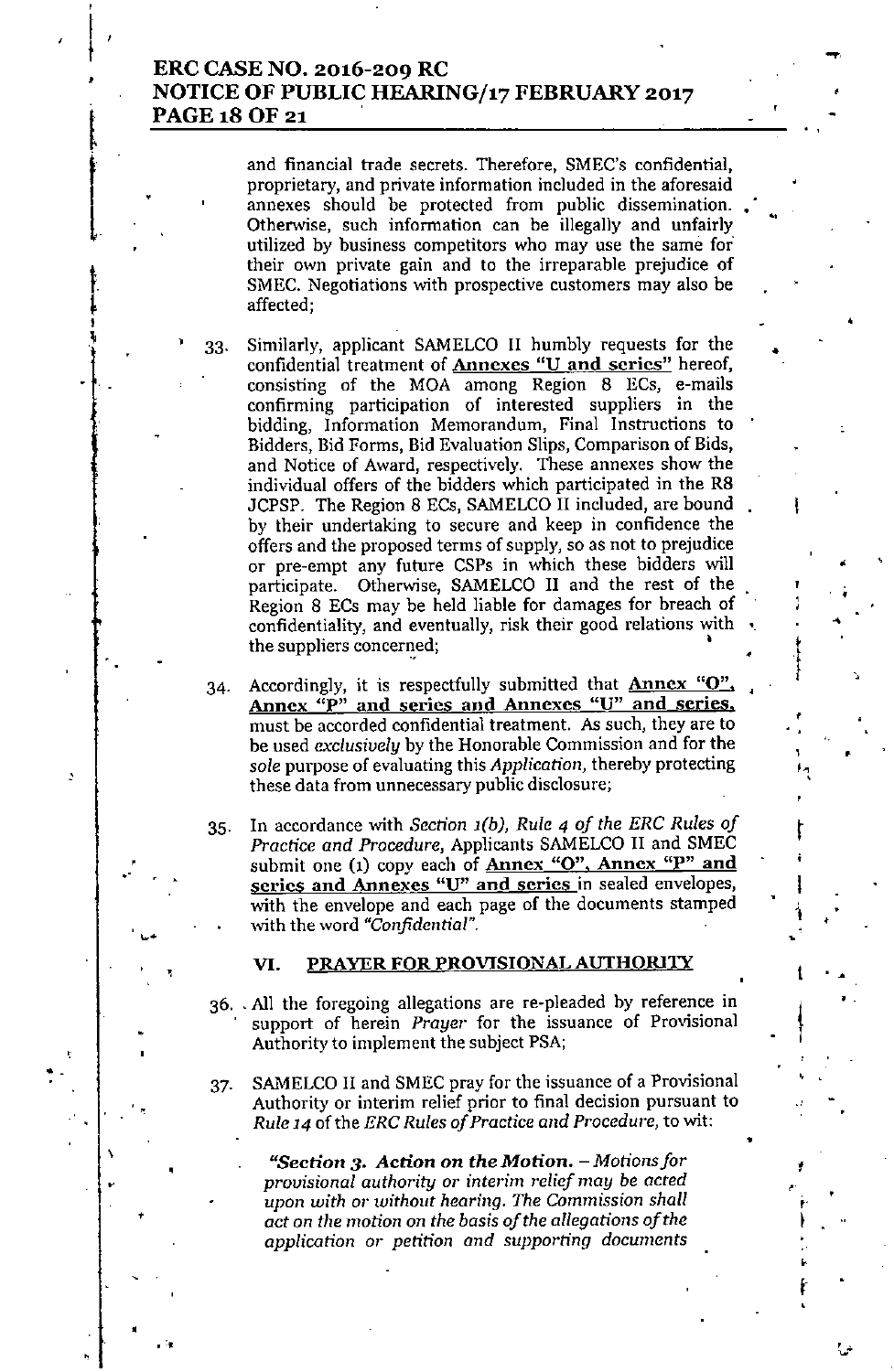# ERC CASE NO. 2016-209 RC<br>NOTICE OF PUBLIC HEARING/17 FEBRUARY 2017 .PAGE 19 OF 21

,

 $\Big\}$  .

la de la provincia de la provincia de la provincia de la provincia de la provincia de la provincia de la provi<br>La provincia de la provincia de la provincia de la provincia de la provincia de la provincia de la provincia d

,

 $\begin{bmatrix} 1 \\ 1 \end{bmatrix}$ 

 $\ddagger$ 

•

•

,

>,

*i*

•• ~

•

t

•

, ..

•••

••

- .'

Y.

• -

.

•

*and other evidences that applicant or petitioner has submitted and the comments* or *opposition filed by* .' *any interested person, if there be any."* •

•

•

•

•

'-

•

~

•

> •

f.

"

•

-,

"

•

•

)<br>29 - 9

- . 38. In recognition of the fact that a substantial amount of time is customarily needed to evaluate the documents submitted to support the approval of herein *Application*, Applicants SAMELCO II and SMEC seek the kind consideration of the Honorable Commission to approve the instant *Application*, .immediately, albeit, provisionally;
- 39. Owing to the short term of the contract, which is only for a period of two (2) years, a Provisional Authority is all the more imperative to allow the timely delivery of energy by SMEC to<br>SAMELCO II, which is set to start on 26 December 2016 at SAMELCO II, which is set to start on 26 December 2016 at 12:00 A.M. in order to avoid their exposure to the WESM;
- 40. The additional power from SMEC is needed to curtail any power interruptions that may be experienced by SAMELCO II's member-consumers due to inadequate power supply in  $\blacksquare$  the Region;
- 41. To further support the *Prayer* for Provisional Authority, an affidavit emphasizing the necessity thereof is attached hereto as **Annex "CC"**, to form an integral part hereof; and
- 42. Finally, the following annexes are attached in compliance with the additional requirements of the Technical Working Group for write-ups on subject documents/information:

| <b>Annex</b> | Documents/Information                              |       |
|--------------|----------------------------------------------------|-------|
| <b>DD</b>    | <b>SMEC Shareholders Agreement</b>                 |       |
| $DD-1$       | Renewable Energy Service/Operating Contract        |       |
|              | from the Department of Energy (DOE)                | argi. |
| $DD-2$       | Certificate of Registration or Certificate<br>0f   |       |
|              | Confrimation of Commerciality by<br>RE.<br>an      |       |
|              | Developer and after due confirmation by the DOE    |       |
| $DD-3$       | Explanation on the non-applicability of potential  |       |
|              | cost of ancillary services                         |       |
| $DD-4$       | Consistency/inconsistency of the Sual Coal Fired   |       |
|              | Power Station with the DOE's PDP                   |       |
| $DD-5$       | SMEC as an IPPA project                            |       |
| <b>DD-6</b>  | Explanation on the non-applicability of the MEOT   |       |
|              |                                                    |       |
|              | provision on the SMEC contract                     |       |
| $DD-7$       | Status of the ECs' Transition Supply Contract with |       |
|              | the NPC/PSALM                                      |       |
| $DD-8$       | Non-applicability to electric cooperatives of      |       |
|              | document showing list of board of directors and    |       |
|              | board members related to the ultimate parent       |       |
|              | company, its subsidiaries and all its affiliates   |       |
| $DD-9$       | Write-up on SMEC's IPPA Agreement                  |       |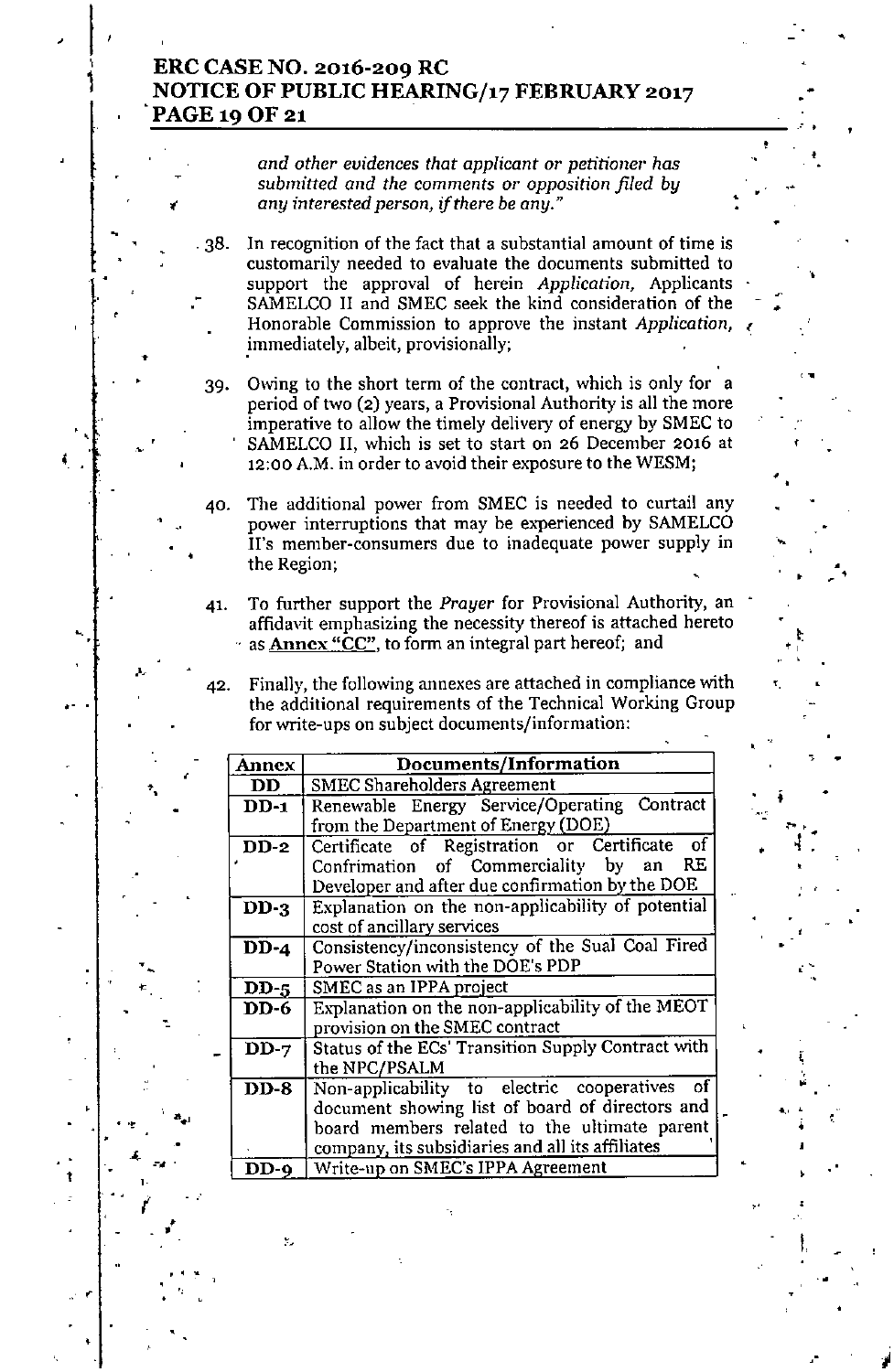### .. ERC CASE NO. 2016-209 RC NOTICE OF PUBLIC HEARING/17 FEBRUARY 2017 PAGE 20 OF 21

• •

.-

,

•

. ". • • ,

•. , ,

••

..

2.

"

•

•

•

•

••

 $\mathcal{L}^{(n)}\Bigl[\begin{array}{c} n_{n} \ n_{n} \end{array} \Bigr]$ 

I

•

•

 $, 4.$  $, \, \, \cdot \, \cdot \,$  , '., .... ∵<br>پ<br>م

,.

I

• ...

•  $\frac{1}{4}$ :<br>:

 $\cdot$   $\cdot$   $\cdot$ •,

•

,

•

'.

r I

### PRAYER

,<br>, , .

•  $\mathcal{L} \left( \mathcal{L} \right) = \mathcal{L}$ 

.'

•• •

,.

 $,$ 

'.  $\mathcal{L}$ 

> 1 •

•

i "

...

• •

••

ן<br>י

•

 $\sum_{i=1}^n \frac{1}{i}$ 

 $+1$   $1$ •

*J*

• *~i*

., .,

•

• •

. "

•

,.

•

.,

•

WHEREFORE, the foregoing premises considered. the Joint Applicants Samar II Electric Cooperative. Inc. (SAMELCO I) and San Miguel Energy Corporation (SMEC) most respectfully pray that the Honorable Commission: •

1. Pending hearing. ISSUE an Order provisionally approving the Joint Application and the PSC therehy authorizing SAMELCO II and SMEC to immediately . implement the rate structures therein;

ISSUE an Order treating Annexes "O", "P", "P-1", and "P-2", and "U. and series", and all the information contained therein as confidential, directing their non-disclosure to persons other than the officers and staff of the Honorable Commission. continuously protecting the said information from public disclosure by maintaining the same separate and apart from the records of the case, and ensuring that these are not divulged to unauthorized persons, pursuant to Rule <sup>4</sup> of its Rules • of Practice and Procedure; and

After due notice and hearing, **ISSUE** a Decision approving the Joirit Application and the PSC between SAMELCO II and SMEC. and authorizing SAMELCO II to charge and collect the fees therein from its member-consumers.

Other reliefs just and equitable under the premises are, likewise, prayed for.

The Commission has set the Joint *Application* for determination of compliance with the jurisdictional requirements, .' expository presentation, Pre-trial Conference, and presentation of' evidence on 27 April 2017 (Thursday) at one o'clock in the afternoon (1:00 P.M.), at SAMELCO II's principal office at Paranas, Samar. '

All persons who have an interest in the subject matter of the instant case may become a party by filing with the Commission a  $\mathfrak{f}$ verified Petition to Intervene at least five  $(5)$  days prior to the initial hearing and subject to the requirements under Rule 9 of the 2006  $<sub>1</sub>$ </sub> Rules of Practice and Procedure, indicating therein the docket t number and title of the case and stating the following: ,

• 1) The petitioner's name and address;